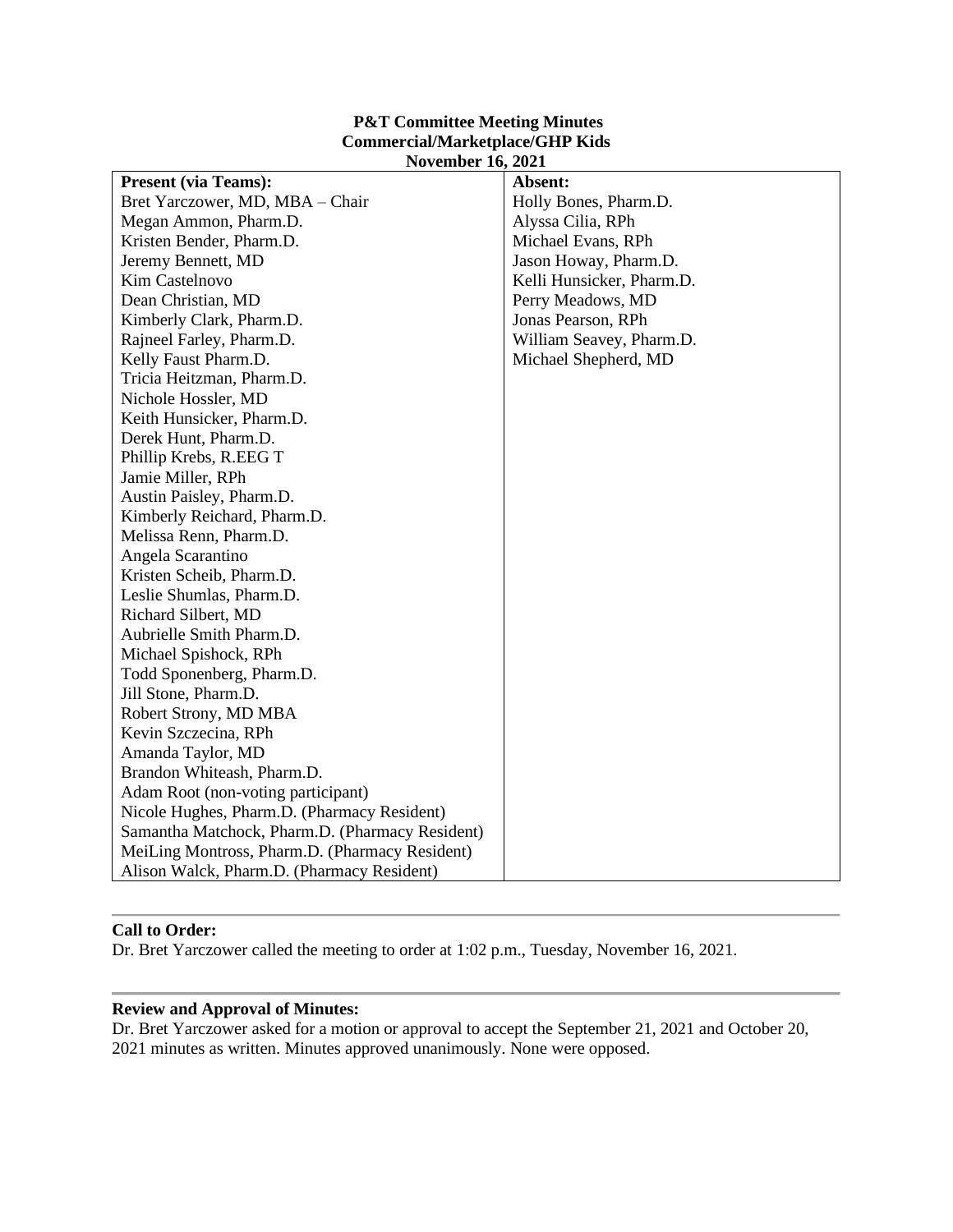#### **DRUG REVIEWS**

#### **KERENDIA (finerenone)**

**Review**: Kerendia is a non-steroidal MRA indicated to reduce the risk of sustained eGFR decline, end stage kidney disease, cardiovascular death, non-fatal myocardial infarction, and hospitalization for heart failure in adult patients with CKD associated with T2D. Kerendia is supplied as 10 mg and 20 mg tablets. Serum potassium levels and estimated glomerular filtration rate (eGFR) need to be measured before initiation. Treatment should not be initiated if serum potassium is  $> 5.0$  mEq/L or eGFR  $< 25$ mL/min/1.73m<sup>2</sup>. Depending on eGFR and serum potassium, the starting dose can be 10 mg or 20 mg once daily. The target daily dose of Kerendia is 20 mg once daily.

Kerendia is the first mineralocorticoid receptor antagonist and the third medication approved for the treatment of chronic kidney disease in patients with type 2 diabetes. Kerendia will directly complete with Invokana and Farxiga. Although the Farxiga indication does not call out chronic kidney disease with type 2 diabetes, 68% of patients in the clinical trials had type 2 diabetes. Jardiance is expected to complete its trial in patients with CKD with or without type 2 diabetes in 2022. Kerendia will likely be reserved for patients who cannot use or have failed a SLGT2 inhibitor.

Kerendia was studied in the FIDELIO-DKD trial, which was a randomized, double-blind, placebocontrolled trial in adult patients (n=5,674) with CKD associated with T2D. Patients were to be receiving standard of care background therapy, including a maximum tolerated ACEi or ARB (99.8%). Patients were excluded with chronic heart failure with reduced ejection fraction and persistent symptoms (NYHA class II to IV). Approximately 5% were on an SLGT2 inhibitor. Patients received Kerendia or placebo and were followed for 2.6 years. Kerendia reduced the incidence of the primary composite endpoint of sustained decline in eGFR of ≥40%, kidney failure, or renal death (HR 0.82, 95% CI 0.73-0.93, p=0.001). Kerendia reduced the incidence of the composite endpoint of cardiovascular (CV) death, non-fatal myocardial infarction (MI), non-fatal stroke or hospitalization for heart failure (HR 0.86, 95% CI 0.75- 0.99, p=0.034). The treatment effect on the primary and secondary composite endpoints was generally consistent across subgroups.

Kerendia was also studied in a Phase 3 trial, which investigated the efficacy and safety versus placebo in addition to an ACEI or ARB in the reduction of cardiovascular morbidity and mortality in an additional 7,437 patients with CKD and T2D. Compared with FIDELIO-DKD the trial included more patients at earlier stages of CKD. Patients in the trial were on a maximal tolerated renin-angiotensin system blocker. Approximately 8% were on an SGLT2 inhibitor. Patients with heart failure with reduced ejection fraction with NYHA class II-IV were excluded. Patients were randomized to finerenone or placebo for 3.4 years. The primary endpoint was time to first occurrence of the compositive endpoint of cardiovascular death and nonfatal cardiovascular events (myocardial infarction, stroke, or hospitalization for heart failure) and the composite endpoint occurred in 12.4% of patients in the finerenone group compared to 14.2% in placebo group (HR 0.87, 95% CI 0.76-0.98, p=0.03).

Results from the pooled analysis from both trials, indicate that finerenone is efficacious for CV outcomes for patients with T2D and CKD, who are on background RAS blockade therapy, mostly due to the reduction in hospitalization for heart failure. There was also reduction in end stage renal disease and a higher incidence of hyperkalemia. Patients with symptomatic heart failure were excluded from both trials.

Kerendia is contraindicated in patients who are receiving concomitant treatment with strong CYP3A4 inhibitors and with adrenal insufficiency. Adverse reactions occurring in  $\geq 1\%$  of patients on Kerendia and more frequently than placebo are hyperkalemia, hypotension, and hyponatremia. Hyperkalemia led to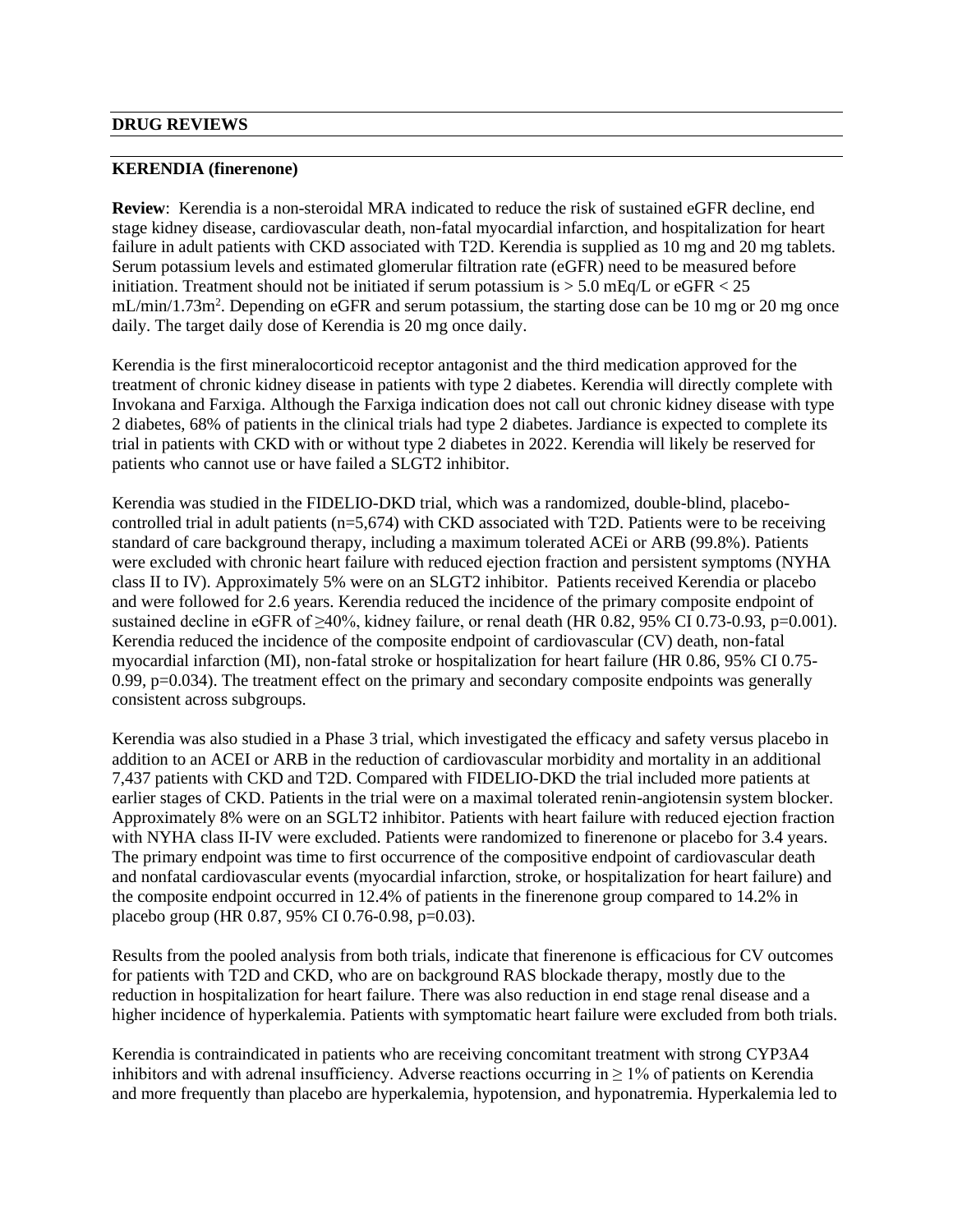permanent discontinuation of treatment in 2.3% of patients receiving Kerendia and was the most frequent adverse reaction (18.3%) in the study overall. The safety and efficacy of Kerendia have not been established in patients below 18 years of age.

According to the American Diabetes Association (ADA), patients with type 2 diabetes and kidney disease, the use of a SGLT2 inhibitor should be considered in those with an eGFR  $\geq$  30 mL/min/1.73m<sup>2</sup> and UACR > 300 mg/g (Level of Evidence A). According to the Kidney Disease: Improving Global Outcomes (KDIGO), treatment with an ACEI or an ARB may be initiated in patients with diabetes, hypertension, and albuminuria (Level of Evidence 1B). In patients with type 2 diabetes, CKD, an eGFR ≥ 30 mL/min per  $1.73m^2$ , treatment with a SLGT2 inhibitor should be considered (1A).

A Clinical Review including Clinical Information, Efficacy Evidence, Safety Evidence, Other Considerations and a Financial Review Based on Cost Analysis were presented.

**Clinical Discussion:** If one does or doesn't see a rise in potassium early on, does that predict what happens later on? There are dose adjustment recommendations based on serum potassium. They recommend monitoring 4 weeks after a dose adjustment and starting therapy. These patients do have kidney disease so it will need to be monitored throughout therapy. No additional comments or questions. The committee unanimously voted to accept the recommendations as presented. None were opposed.

**Financial Discussion**: No comments or questions. The committee unanimously voted to accept the recommendations as presented. None were opposed.

**Outcome:** Kerendia will be covered as a pharmacy benefit which will not be added to the formulary. Kerendia will require prior authorization with the following criteria:

- Medical record documentation of a diagnosis of chronic kidney disease associated with type 2 diabetes **AND**
- Medical record documentation of age greater than or equal to 18 years **AND**
- Medical record documentation of serum potassium ≤ 5.0 mEq/L **AND**
- Medical record documentation of therapeutic failure on, intolerance to, or contraindication to two (2) of the preferred sodium-glucose cotransporter 2 (SGLT-2) inhibitors FDA-approved for the member's diagnosis

## **QUANTITY LIMIT:** 1 tablet per day

Additional evidence of the criteria used to make this decision can be found in the drug review presented to the committee.

## **ORIAHNN (elagolix/estradiol/norethindrone acetate capsules; elagolix capsules)**

**Review:** Oriahnn is the first oral GnRH antagonist indicated for heavy bleeding due to uterine fibroids. Oriahnn also contains estradiol and norethindrone, or low hormonal "add-back" therapy, to help mitigate the hypoestrogenic side effects of elagolix. It provides an alternative for short-term management of heavy menstrual bleeding due to fibroids to delay the need for surgery. Oriahnn will compete with Myfembree, a second GnRH antagonist containing relugolix/estradiol/norethindrone acetate approved for the same indication. Compared to GnRH agonists, Oriahnn and Myfembree with have a quicker onset and a shorter duration of effect (readily reversed upon discontinuation) as well as a reduction of the hypoestrogenic side effects. Patients most likely to benefit the most from these agents are patients who are close to menopause where it will act as a transitional therapy to avoid surgery or in patients who have an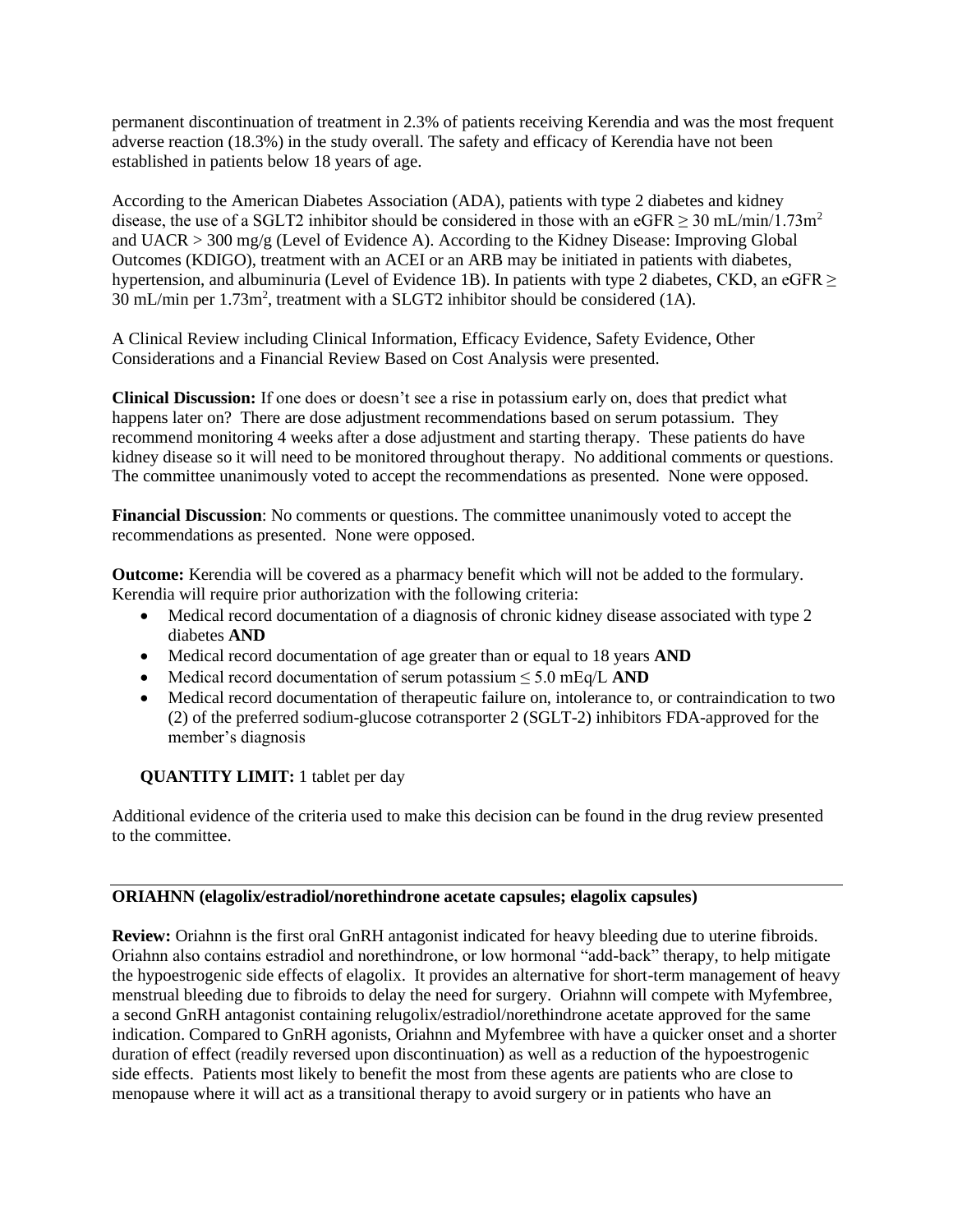inadequate response to combined hormonal contraceptives or progestin-releasing intrauterine devices to delay the need for surgery.

The efficacy of Oriahnn was evaluated in two randomized, double-blind, placebo-controlled studies in 790 premenopausal women with heavy menstrual bleeding and ultrasonography-confirmed diagnosis of uterine fibroids. Patients were randomized 2:1:1 to receive Oriahnn (at recommended dosage), elagolix 300 mg (without "add-back" therapy), or placebo for 6 months. All bleeding endpoints were assessed by means of the alkaline hematin method during the treatment period. The primary endpoint was the proportion of responders, defined as women who achieved both MBL volume less than 80 mL at the final month and a 50% or greater reduction in MBL volume from baseline to the final month (last 28 days before and included the last treatment visit date or last dose date). A higher proportion of women treated with Oriahnn were responders compared to placebo-treated women. In both studies, women taking Oriahnn had a mean reduction in the MBL volume from baseline to the final month compared to placebo (Study UF-1: -177 mL for Oriahnn and 1 mL for placebo; Study UF-2: -169 mL for Oriahnn and -4 mL for placebo). Both studies also showed a greater proportion of women receiving Oriahnn experienced suppression of bleeding (no bleeding besides spotting) at the final month (57% in Study UF-1 and 61% in Study UF-2) compared to placebo (4% and 5%, respectively). A greater proportion of anemic patients (baseline Hgb  $\leq$  10.5 g/dL) treated with Oriahnn achieved an increase  $\geq$  2 g/dL from baseline to month 6 compared to placebo.

Oriahnn has a black box warning for thromboembolic disorders and vascular events. During clinical trials, two thrombotic events occurred in 453 Oriahnn-treated women (thrombosis in calf and pulmonary embolism). Medications containing estrogen and progestin combinations, including Oriahnn, increase the risk of thrombotic or thromboembolic disorders. In general, the risk is greatest in women over 35 years of age who smoke, and women with uncontrolled hypertension, dyslipidemia, vascular disease, or obesity. Oriahnn should be discontinued if arterial or venous thrombosis, cardiovascular, or cerebrovascular events occur or are suspected. Oriahnn is contraindicated at women who are at high risk of arterial, venous thrombotic, or thromboembolic disorders.

Oriahnn is also contraindicated in women who are pregnant, with known osteoporosis (due to risk of further bone loss), with a current or history of breast cancer or hormonally-sensitive malignancies, with known hepatic impairment or disease, with undiagnosed abnormal uterine bleeding, or with known hypersensitivity to Oriahnn or its components.

Warnings and precautions include decreases in bone mineral density, increased risk for hormonallysensitive malignancies, suicidal ideation or behavior and exacerbation of mood disorders, hepatic impairment and transaminase elevations, elevated blood pressure, gallbladder disease or history of cholestatic jaundice, effects on carbohydrate and lipid metabolism, alopecia, and effects on other laboratory results. Oriahnn effects the menstrual bleeding pattern and may delay the ability to recognize the occurrence of pregnancy.

During clinical trials of Oriahnn, serious adverse events were reported in three (0.8%) patients treated with Oriahnn. Two women had heavy menstrual bleeding and required blood transfusion due to anemia and one woman with a history of bariatric surgery had a laparoscopic cholecystectomy due to cholelithiasis. Two women were diagnosed with breast cancer after receiving Oriahnn. Oriahnn was discontinued due to adverse reactions in 10% of patients compared to 7% of placebo-treated women. The most common adverse reactions were hot flush, headache, fatigue, and metrorrhagia.

During Studies UF-1 and UF-2, there was a greater decrease in bone mineral density in women treated with Oriahnn for 6 months compared to placebo-treated women. Study UF-3, a 6-month extension study of patients who had completed 6 months of treatment with Oriahnn in UF-1 or UF-2, showed that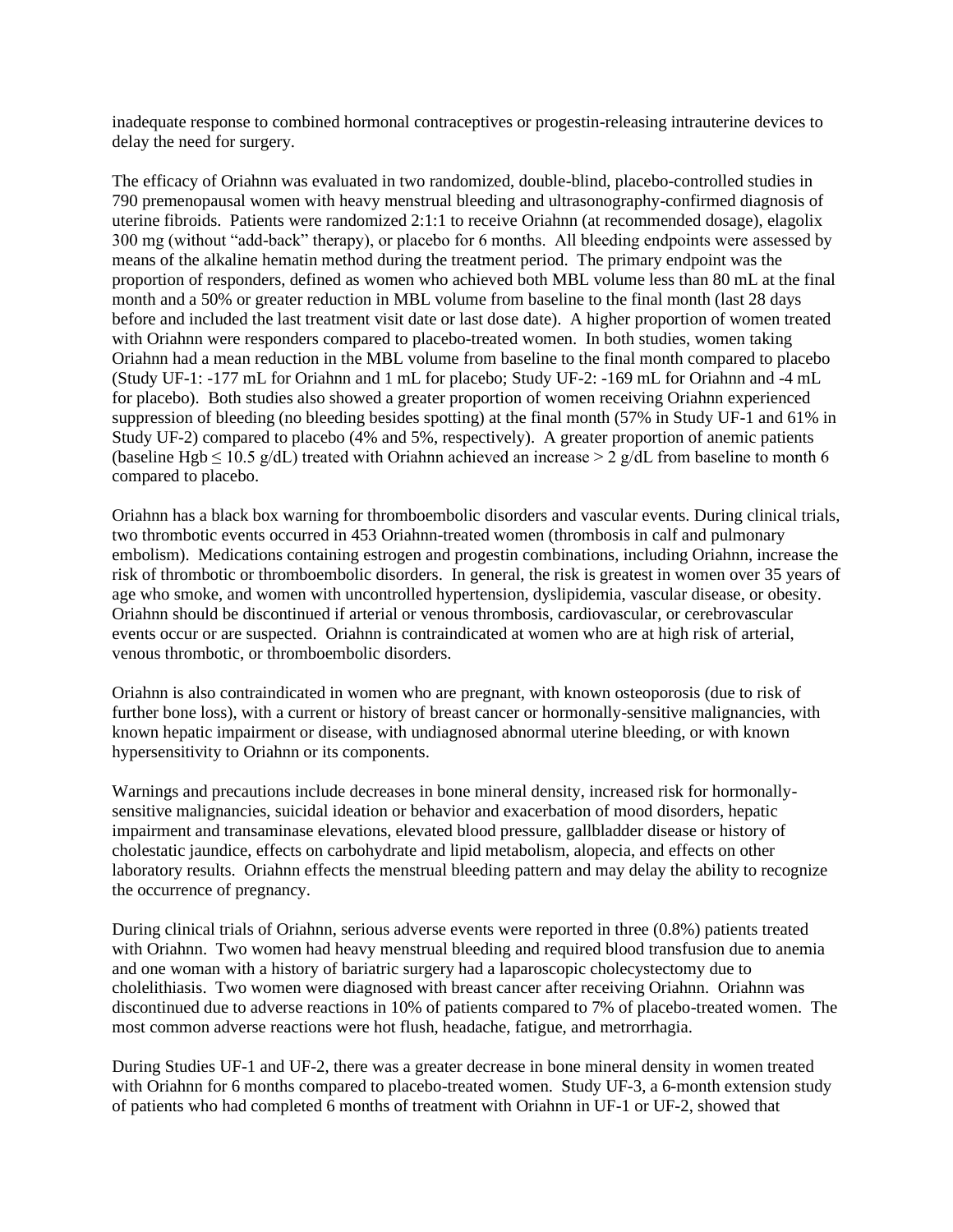continued bone loss was observed in some women who received Oriahnn for 12 consecutive months. Twelve months after cessation of Oriahnn treatment, continued bone loss was observed at the lumbar spine (24%), total hip (32%), and femoral neck (40%). Partial recovery was observed in 46%, 33%, and 38% and full recovery was observed in 30%, 35%, and 22% of women at these same sites.

A Clinical Review including Clinical Information, Efficacy Evidence, Safety Evidence, Other Considerations and a Financial Review Based on Cost Analysis were presented.

**Clinical Discussion:** No comments or questions. The committee unanimously voted to accept the recommendations as presented. None were opposed.

**Financial Discussion**: No comments or questions. The committee unanimously voted to accept the recommendations as presented. None were opposed.

**Outcome:** Oriahnn is a pharmacy benefit and will be added to the formulary on the Specialty Tier or the Brand Non-Preferred Tier for members with a three-tier benefit. Oriahnn will require prior authorization with the following criteria:

- Medical record documentation that Oriahnn is prescribed by a gynecologist **AND**
- Medical record documentation of age greater than or equal to 18 years **AND**
- Medical record documentation that patient is premenopausal **AND**
- Medical record documentation of a diagnosis of heavy menstrual bleeding associated with uterine leiomyomas (fibroids) **AND**
- Medical record documentation of therapeutic failure on, intolerance to, or contraindication to at least one prior treatment to reduce menstrual bleeding, including but not limited to:
	- o Oral contraceptives **OR**
	- o Oral or injectable progesterone **OR**
	- o Progestin-releasing intrauterine system **OR**
	- o Tranexamic acid tablets **OR**
	- o Gonadotropin-releasing hormone (GnRH) agonists

**QUANTITY LIMIT:** 56 capsules per 28 days

**AUTHORIZATION DURATION:** Initial authorization will be 24 months (or less if there is medical record documentation of a previous incomplete course of therapy with a gonadotropinreleasing hormone (GnRH) receptor antagonist (i.e., relugolix or elagolix).

**REAUTHORIZATION:** Medical record documentation that the patient has not been treated for more than a total of 24 months with a gonadotropin-releasing hormone (GnRH) receptor antagonist (i.e., relugolix or elagolix) **OR** documentation of medical or scientific literature to support the use of this agent beyond the FDA-approved treatment duration.

Additional evidence of the criteria used to make this decision can be found in the drug review presented to the committee.

#### **MYFEMBREE (relugolix/estradiol/norethindrone)**

**Review:** Myfembree is the second oral GnRH antagonist indicated for heavy bleeding due to uterine fibroids after Oriahnn. It also contains estradiol and norethindrone, or low hormonal "add-back" therapy, to help mitigate the hypoestrogenic side effects of relugolix. Like Oriahnn, Myfembree will provide an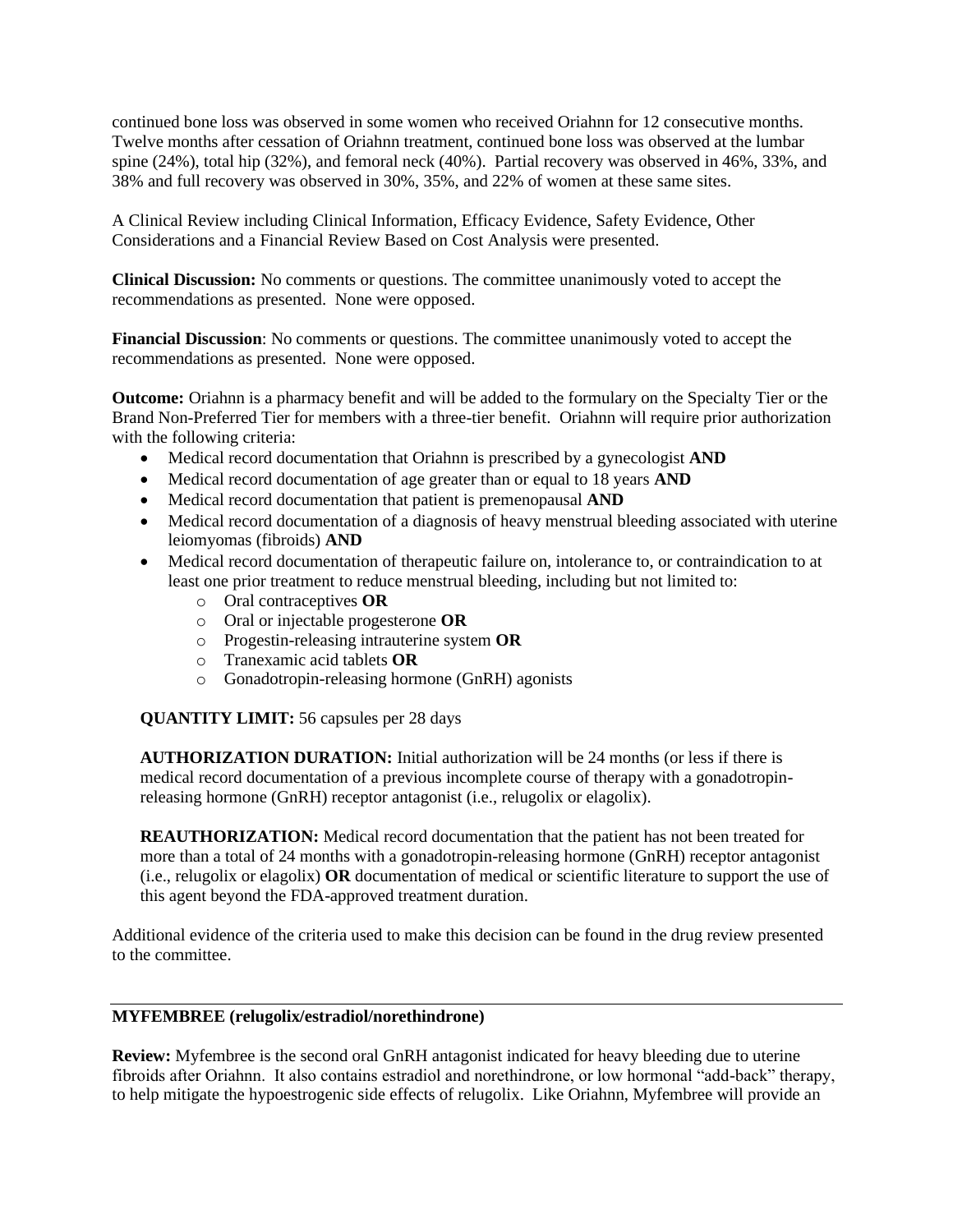alternative treatment for short-term management of heavy menstrual bleeding due to fibroids to delay the need for surgery. Oriahnn and Myfembree have a quicker onset and a shorter duration of effect (readily reversed upon discontinuation) as well as a reduction of the hypoestrogenic side effects compared to GnRH agonists (Lupron Depot). Patients most likely to benefit the most from these agents are patients who are close to menopause where it will act as a transitional therapy to avoid surgery or in patients who have an inadequate response to combined hormonal contraceptives or progestin-releasing intrauterine devices to delay the need for surgery.

Myfembree and Oriahnn have not been directly compared in clinical trials, so it is unclear if either agent has a clinical advantage in efficacy. Myfembree has an advantage in convenience with a dosing regimen of once daily compared to Oriahnn which is dosed as one elagolix 300 mg/estradiol 1 mg/norethindrone capsule in the morning and one elagolix 300 mg capsule in the evening. Currently both products have a recommended treatment duration of 24 months due to the risk of bone loss that may not be completely reversible.

The efficacy and safety of Myfembree were evaluated in LIBERTY 1 and LIBERTY 2, two replicate, 24 week, randomized, double-blind, placebo-controlled studies in 768 premenopausal women with heavy menstrual bleeding associated with uterine fibroids. Patients were randomized 1:1:1 to received once daily relugolix 40 mg/estradiol 1 mg/norethindrone 0.5 mg for 24 weeks, placebo for 24 weeks, or relugolix 40 mg monotherapy for 12 weeks followed by Myfembree for 12 weeks. Treatment for all patients was initiated within the first seven days after the onset of menses.

In both trials, a statistically higher proportion of patients treated with Myfembree achieved the primary endpoint of both MBL volume < 80 mL and at least 50% reduction from baseline MBL volume compared to placebo. Amenorrhea was achieved by 50.0% of Myfembree patients in LIBERTY 1 and 50.4% of patients in LIBERTY 2 compared to 6.2% and 3.1% treated with placebo, respectively. The mean reduction in MBL volume from baseline to week 24 was 82.0% in LIBERTY 1 and 84.2% in LIBERTY 2 compared to 19.1% and 15.1% with placebo, respectively. A statistically higher proportion of patients treated with Myfembree compared to placebo had >2 g/dL improvement in hemoglobin levels.

Myfembree has black box warning for increased risk of thromboembolic disorders, PE, DVT, stroke, and MI, especially in women with other risk factors. Myfembree is contraindicated in women with a high risk of arterial, venous thrombotic, or thromboembolic disorders. Myfembree is also contraindicated in women who are pregnant, have known osteoporosis (risk of further bone loss), have a current or history of breast cancer or hormonally-sensitive malignancies, have known hepatic impairment or disease, have undiagnosed abnormal uterine bleeding or have a known hypersensitivity to Myfembree.

Warnings and precautions for Myfembree are similar to Oriahnn and include decreases in bone mineral density, increased risk for hormonally-sensitive malignancies, suicidal ideation or behavior and exacerbation of mood disorders, hepatic impairment and transaminase elevations, elevated blood pressure, gallbladder disease or history of cholestatic jaundice, effects on carbohydrate and lipid metabolism, alopecia, and effects on other laboratory results. The most commonly reported adverse reactions were hot flush, hyperhidrosis, or night sweats, abnormal uterine bleeding, alopecia, and decreased libido. In LIBERTY-1, -2, and an open-label LIBERTY Extension study, continued bone loss was observed with 12 months of continued treatment with Myfembree.

Clinical Review including Clinical Information, Efficacy Evidence, Safety Evidence, Other Considerations and a Financial Review Based on Cost Analysis were presented.

**Clinical Discussion:** Was the bone loss to the point where you entered the high risk of fracture zone and was there an observance of increased fractures in those patients? Unsure, most patients did not have a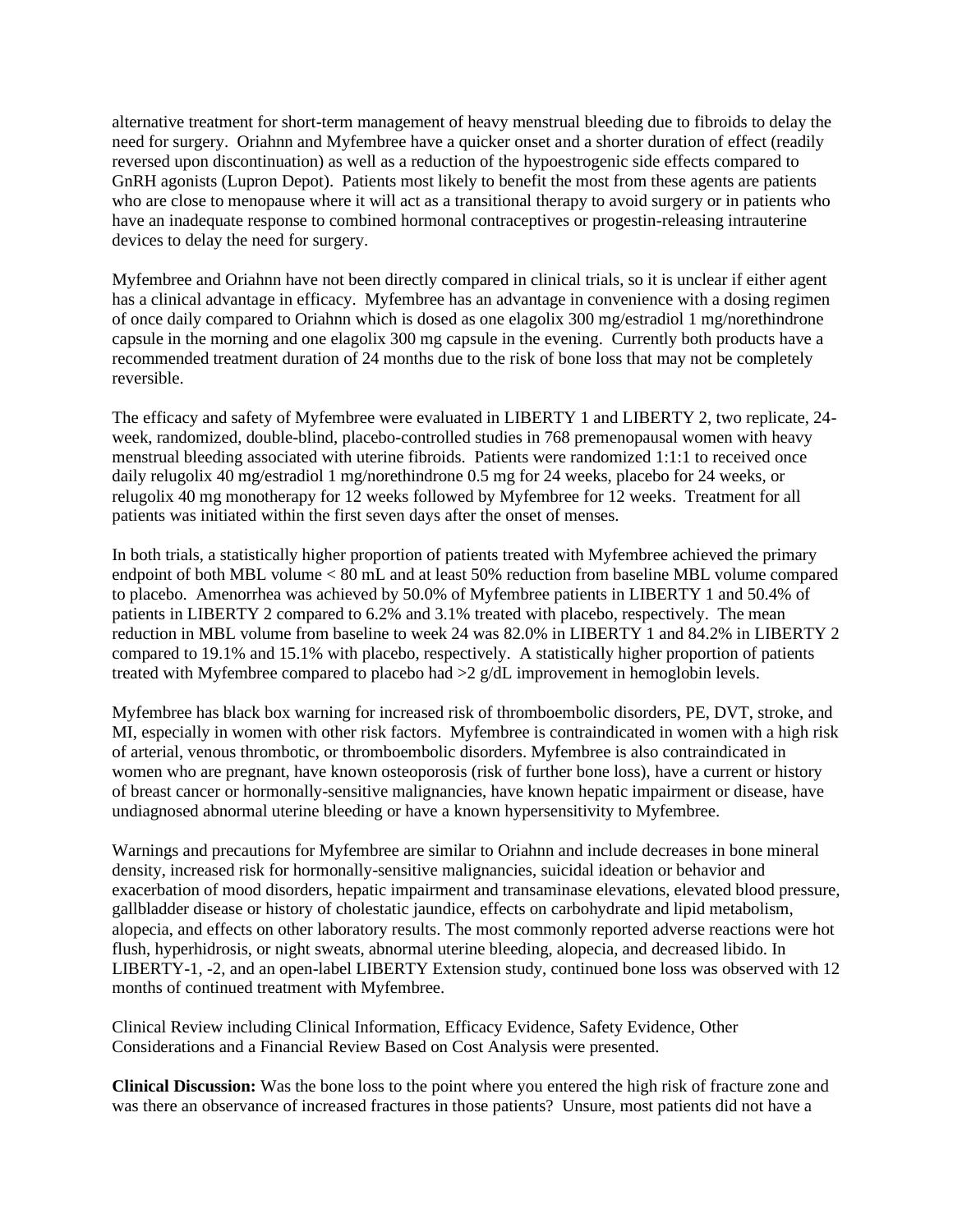significant percentage of bone lose. Contraindicated in patients who have osteoporosis at the onset of therapy. Additionally, bone loss is progressive. Will need to look into study details further. No comments or questions. The committee unanimously voted to accept the recommendations as presented. None were opposed.

**Financial Discussion**: No comments or questions. The committee unanimously voted to accept the recommendations as presented. None were opposed.

**Outcome:** Myfembree is a pharmacy benefit and will be added to the formulary on the Specialty Tier or the Brand Non-Preferred Tier for members with a three-tier benefit. Myfembree will require prior authorization with the following criteria:

- Medical record documentation of a diagnosis of attention deficit disorder (ADD) or attention deficit hyperactivity disorder (ADHD) **AND**
- Medical record documentation of therapeutic failure on, intolerance to, or contraindication to atomoxetine **OR** documentation that member has difficulty swallowing **AND**
- Medical record documentation of therapeutic failure on, intolerance to, or contraindication to amphetamine-dextroamphetamine ER **AND** methylphenidate ER unless precluded by a valid preexisting medical condition (e.g. personal or family history of substance use disorder, substance misuse, etc.)

**QUANTITY LIMIT:** 28 capsules per 28 days

**AUTHORIZATION DURATION:** Initial authorization will be 24 months (or less if there is medical record documentation of a previous incomplete course of therapy with a gonadotropinreleasing hormone (GnRH) receptor antagonist (i.e., relugolix or elagolix).

**REAUTHORIZATION:** Medical record documentation that the patient has not been treated for more than a total of 24 months with a gonadotropin-releasing hormone (GnRH) receptor antagonist (i.e., relugolix or elagolix) **OR** documentation of medical or scientific literature to support the use of this agent beyond the FDA-approved treatment duration.

Additional evidence of the criteria used to make this decision can be found in the drug review presented to the committee.

## **WEGOVY (semaglutide)**

**Review:** Wegovy is the second glucagon-like peptide-1 (GLP-1) receptor agonist indicated for chronic weight management. It works by promoting the secretion of the GLP-1, making the patient feel satiated and secondarily increasing insulin release in response. Wegovy is only indicated as adjunct therapy to reduced calorie diet and increased physical activity for chronic weight management in adult patients with an initial body mass index (BMI) of 30 kg/m<sup>2</sup> or greater (obesity),  $27 \text{ kg/m}^2$  or greater (overweight) in the presence of at least one weigh-related comorbid condition (e.g., hypertension, type 2 diabetes mellitus or dyslipidemia). Wegovy is not indicated for treatment of chronic weight management, in combination with semaglutide containing products or any other GLP-1 receptor agonist, in combination with other products for weight loss, as safety and efficacy of coadministration has not been established, or in patients with a history of pancreatitis.

The safety and efficacy of Wegovy for chronic weight management in conjunction with a reduced calorie diet and increased physical activity were evaluated in 3 identical, 68-week, randomized, double-blind,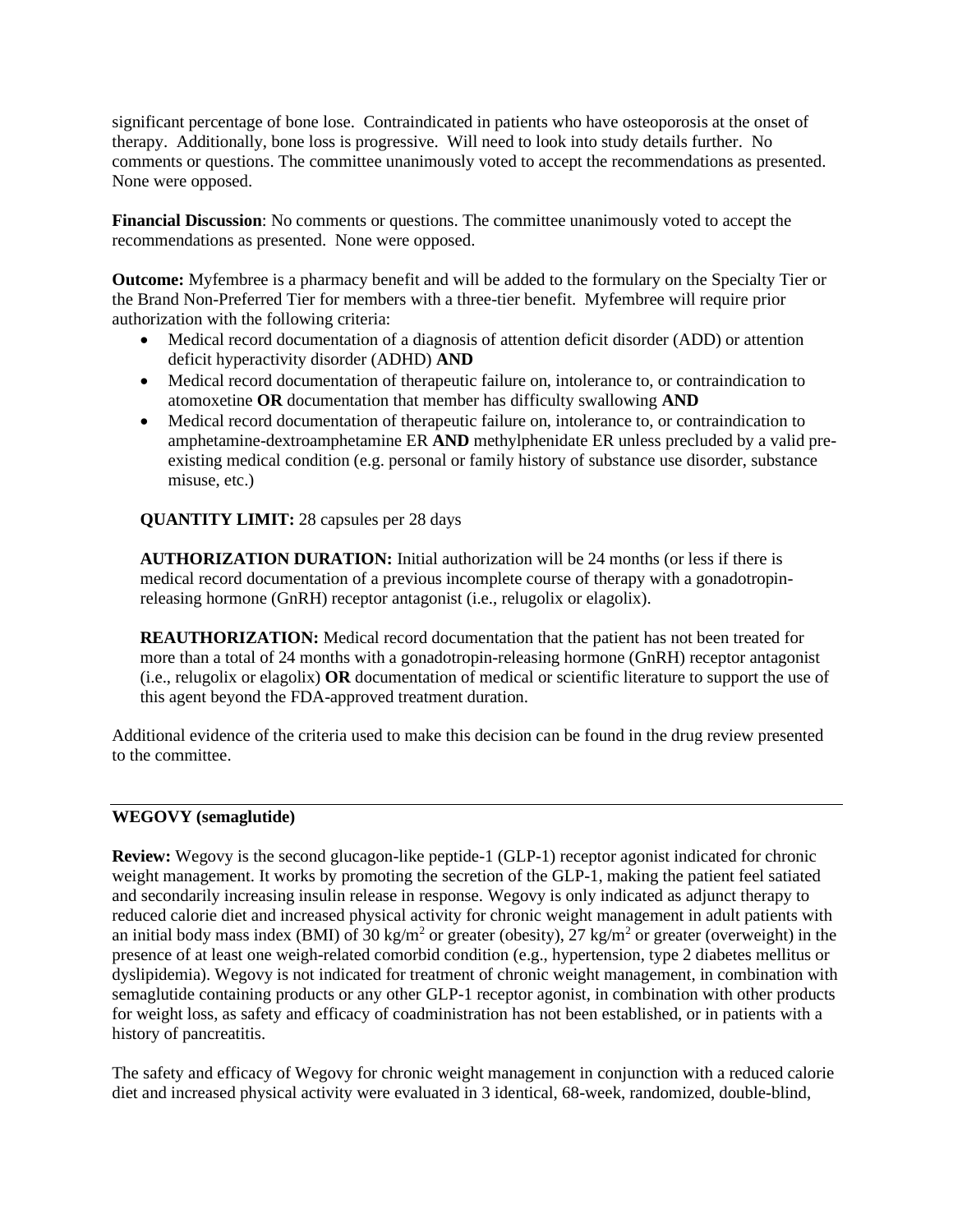placebo-controlled studies, and one 68-week, randomized, double-blind, placebo withdrawal trial. Studies 1, 3, and 4 included patients aged 18 or older with obesity or with overweight and at least one weight-related comorbid condition, such as treated or untreated dyslipidemia or hypertension, patients with type 2 diabetes mellitus were excluded. Study 2 included patients aged 18 years or older with type 2 diabetes mellitus and BMI greater than or equal to  $27 \text{ kg/m}^2$ .

After enrollment, in studies 1, 2, and 3 patients were randomized to receive Wegovy or placebo escalated to 2.4 mg subcutaneously weekly during a 16-week period followed by 52 weeks on maintenance dose. Study 4 escalated patients on Wegovy during a 20-week run-in period and patients who reached Wegovy 2.4 mg after the run-in period were randomized to either continued treatment with Wegovy, or with placebo, for 48 weeks.

Efficacy analysis was conducted in 4 trials across a combined 4,281 patients in which most patients were treated for up to 68 weeks. The primary endpoint evaluating patients achieving  $\geq$  5% weight loss from baseline to week 68 with Wegovy was reached by 83.5%, 67.4%, and 84.8% of patients in studies 1, 2, and 3 respectively. This was supported by results of the other primary endpoint evaluating mean percent change in body weight from baseline to week 68 in studies 1, 2, 3, and 4 all being statistically significant for superiority to placebo.

There is a black box warning for Thyroid C-cell Tumors. Contraindications to Wegovy include personal or family history of medullary thyroid carcinoma or in patients with Multiple Endocrine Neoplasia syndrome type 2 and known hypersensitivity to semaglutide or any of the excipients. Warnings and precautions thyroid C-cell tumors, acute pancreatitis, acute gallbladder disease, hypoglycemia, acute kidney injury, hypersensitivity, diabetic retinopathy, heart rate increase, and suicidal behavior and ideation. The most common adverse reactions were nausea, diarrhea, vomiting, constipation, abdominal pain, headache, fatigue, dyspepsia, dizziness, abdominal distension, eructation, hypoglycemia with type 2 diabetes, flatulence, gastroenteritis, GERD, gastritis, viral gastroenteritis, and hair loss.

Clinical Review including Clinical Information, Efficacy Evidence, Safety Evidence, Other Considerations and a Financial Review Based on Cost Analysis were presented.

**Clinical Discussion:** Dr. Silbert – Were patients with eating disorders included in the clinical trials? No information in exclusion criteria from trial. Asking because he historically had patients with bariatric surgery competing with one another for who got the most significant result. Dr. Yarczower – During the course of the study did they measure any clinical endpoints to show that this treatment resulted in a clinically significant reduction in clinical measures? They were studied, study includes several clinical measures, but no documentation of statistical significance. Results from 3 of the 4 studies were combined in the recorded data. Derek noted that a 5% change in weight was a consistent measure amongst similar medications. Dr. Silbert and Dr. Yarczower questioned if the risk outweighs the benefit for this medication? No additional comments or questions. The committee voted 26 to 4 in favor of accepting the recommendations as presented.

**Financial Discussion**: No comments or questions. The committee voted 25 to 4 in favor of accepting the recommendations as presented.

**Outcome:** Wegovy is a pharmacy benefit and will be excluded from the Commercial, Exchange, and GHP Kids pharmacy formulary except for certain TPA clients that request this benefit (weight loss). The following prior authorization criteria will apply:

- Medical record documentation of age greater than or equal to 18 years **AND**
- Medical record documentation of use as adjunct therapy to reduced calorie diet and increased physical activity for chronic weight management **AND**
- Medical record documentation of one of the following: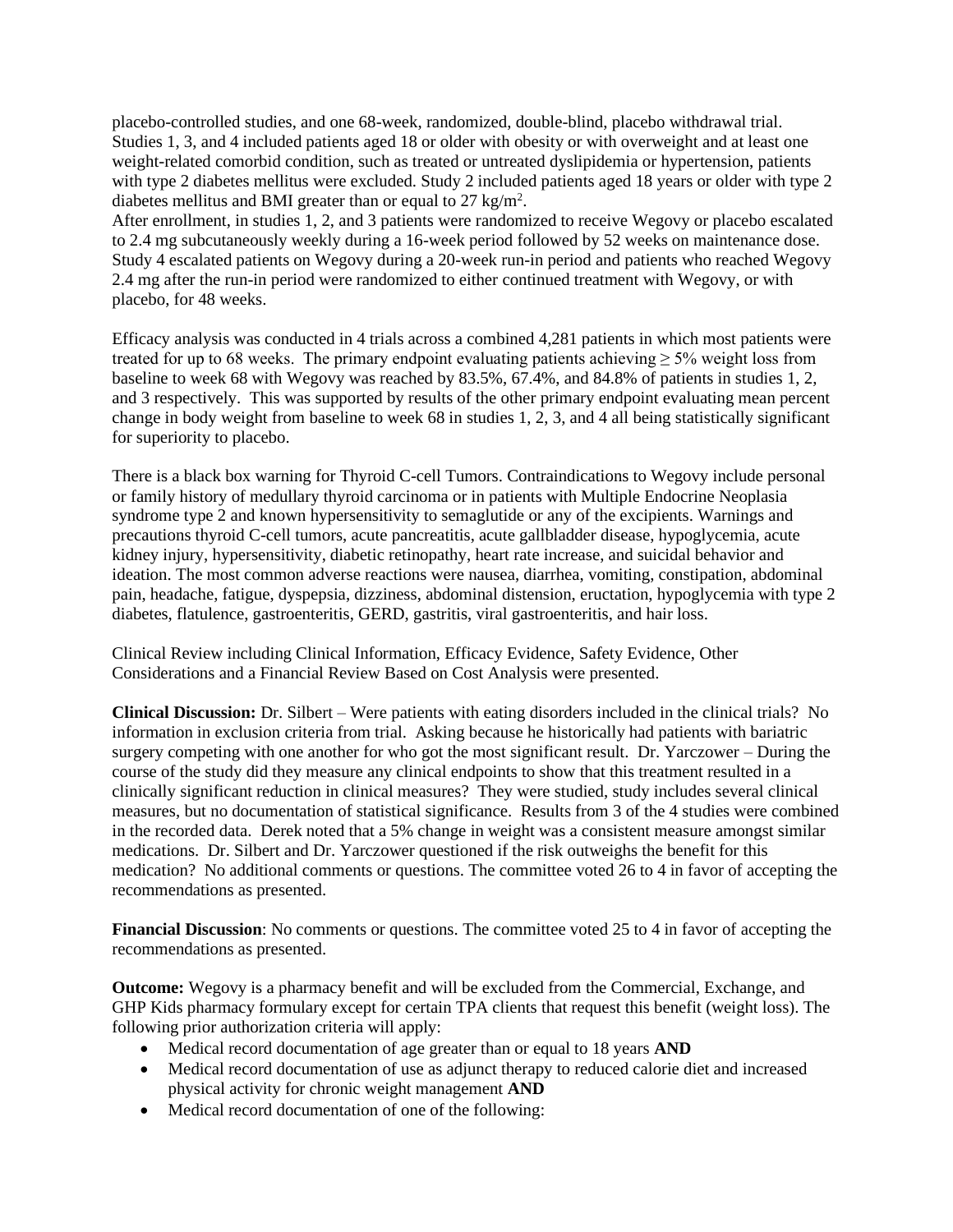- o Medical record documentation of body mass index (BMI) of  $\geq$  30 kg/m<sup>2</sup>
- o Medical record documentation of body mass index (BMI) of  $\geq$  27 kg/m<sup>2</sup> and at least one weight-related comorbid condition (e.g., hypertension, type 2 diabetes mellitus, or dyslipidemia)

## **QUANTITY LIMIT:** 3 mL per 28 days

**NOTE:** Wegovy is not indicated for treatment of chronic weight management:

- In combination with semaglutide containing products or any other GLP-1 receptor agonist
- In combination with other products for weight loss, as safety and efficacy of coadministration has not been established
- In patients with a history of pancreatitis

Additional evidence of the criteria used to make this decision can be found in the drug review presented to the committee.

#### **TIVDAK (tisotumab vedotin-tftv)**

**Review:** Tivdak is the first tissue factor (TF)-directed antibody drug conjugate (ADC) approved for recurrent or metastatic cervical cancer. Tivdak is indicated as a second-line or later treatment option following platinum-containing chemotherapies, which are the preferred agents for first line treatment of recurrent or metastatic disease. NCCN recommends Keytruda and Opdivo as preferred treatment options in the second-line or later setting, but only in select patients (PD-L1 positive or MSI-H/dMMR tumors for Keytruda and PD-L1 positive tumors for Opdivo).

The efficacy of Tivdak was evaluated in innovaTV 204, an open-label, single-arm trial that treated 101 patients with recurrent or metastatic cervical cancer who had received no more than two prior systemic regimens, including one prior platinum-based chemotherapy regimen. Patients received Tivdak 2 mg/kg intravenously every 3 weeks until disease progression or unacceptable toxicity. The major efficacy outcome measuring overall response rate was 24%, with 7% of patients having a complete response and 17% having a partial response. The median duration of response was 8.3 months.

There are no black box warnings or contraindications for Tivdak. Warnings and precautions include ocular adverse reactions, peripheral neuropathy, hemorrhage, pneumonitis, and embryo fetal toxicity. During clinical trials of Tivdak, serious adverse reactions occurred in 43% of patients and fatal adverse reactions occurred in 4% of patients, including septic shock, pneumonitis, sudden death, and multisystem organ failure. Adverse reactions led to permanent discontinuation in 13% of patients. Dose interruptions occurred in 47% of patients and dose reductions occurred in 23% of patients. The most common adverse reactions were decreased hemoglobin, fatigue, decreased lymphocytes, nausea, peripheral neuropathy, alopecia, epistaxis, conjunctival adverse reactions, hemorrhage, decreased leukocytes, increased creatinine, dry eye, increased prothrombin international normalized ration, prolonged active partial thromboplastin time, diarrhea, and rash.

Clinical Review including Clinical Information, Efficacy Evidence, Safety Evidence, Other Considerations and a Financial Review Based on Cost Analysis were presented.

**Clinical Discussion**: No comments or questions. The committee unanimously voted to accept the recommendations as presented. None were opposed.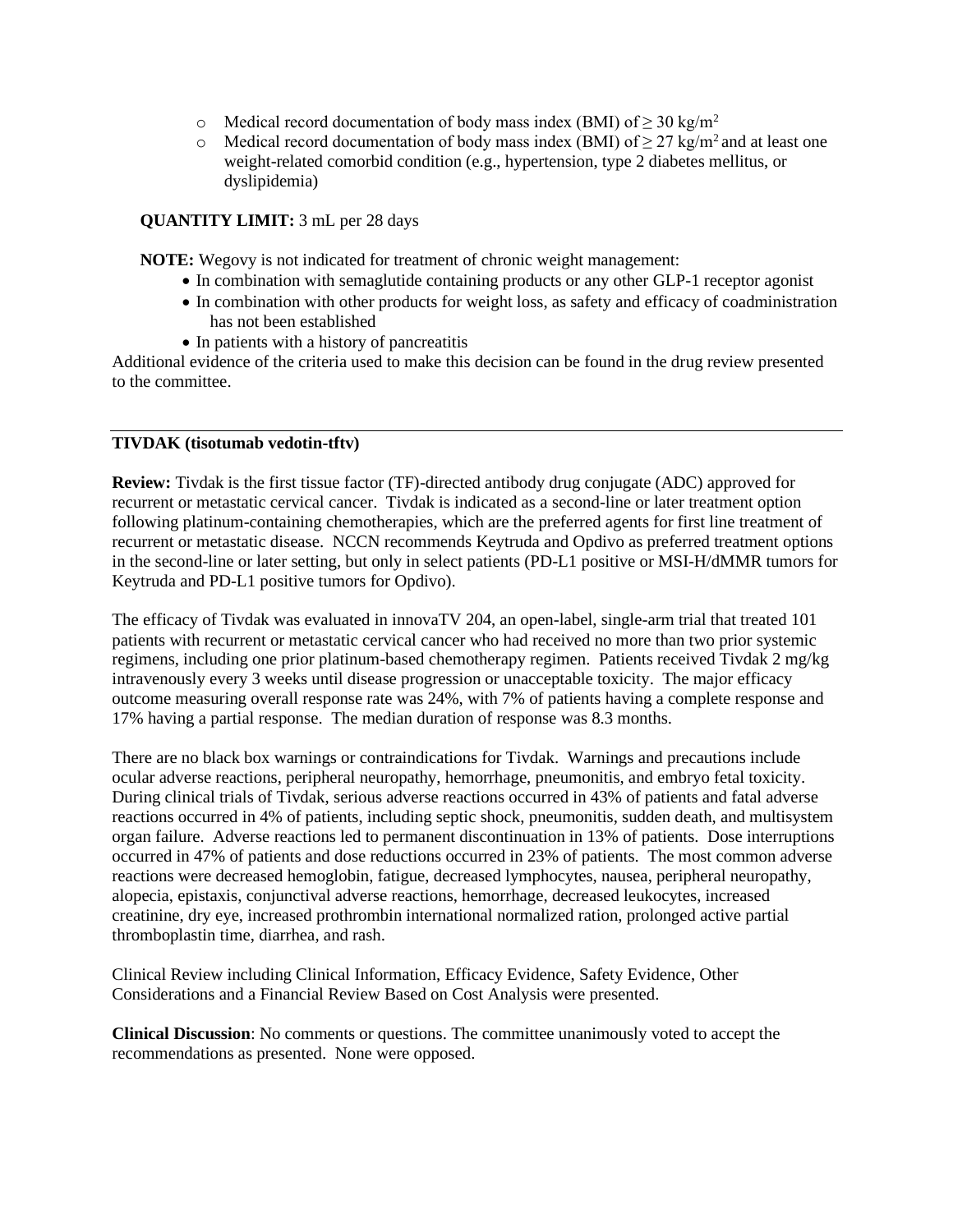**Financial Discussion**: No comments or questions. The committee unanimously voted to accept the recommendations as presented. None were opposed.

**Outcome:** Tivdak is a medical benefit. When Tivdak is processed at a specialty pharmacy, it will be processed on the Specialty tier or the Brand Non-preferred tier for members with a three tier benefit. Tivdak will require prior authorization with the following criteria:

- Medical record documentation that Tivdak is prescribed by a hematologist or oncologist **AND**
- Medical record documentation of age greater than or equal to 18 years **AND**
- Medical record documentation recurrent or metastatic cervical cancer **AND**
- Medical record documentation that member has disease progression on or after chemotherapy

**AUTHORIZATION DURATION:** Initial approval will be for 6 months or less if the reviewing provider feels it is medically appropriate. Subsequent approvals will be for an additional 12 months or less if the reviewing provider feels it is medically appropriate and will require medical record documentation of continued disease improvement or lack of disease progression. The medication will no longer be covered if patient experiences toxicity or worsening of disease.

Additional evidence of the criteria used to make this decision can be found in the drug review presented to the committee.

#### **KIMYRSA (oritavancin)**

**Review:** Kimyrsa is indicated for the treatment of adult patients with acute bacterial skin and skin structure infections (ABSSSI) caused by or suspected to be caused by susceptible isolates of designated Gram-positive microorganisms including: *Staphylococcus aureus* (including methicillin-susceptible and methicillin-resistant isolates), *Streptococcus pyogenes, Streptococcus agalactiae, Streptococcus dysgalactiae, Streptococcus anginosus group* (includes *S. anginosus, S. intermedius*, and *S. constellatus*), and *Enterococcus faecalis* (vancomycin-susceptible isolates only).

Kimyrsa is a single dose IV infusion of oritavancin, used for the treatment of ABSSSI caused by susceptible Gram-positive microorganisms. It exhibits concentration-dependent bactericidal activity by inhibiting the polymerization and crosslinking involved in cell wall biosynthesis and causing disruption of bacterial membrane integrity.

Kimyrsa is the second available product of oritavancin, the other being Orbactiv, a single dose IV infusion of oritavancin. The key difference between the two products is total infusion time, as well as other differences including dose strengths, reconstitution and dilution instructions, and compatible diluents.

Treatment options that offer one-time dosing regimens for ABSSSI include oritavancin (Kimyrsa and Orbactiv) and dalbavancin (Dalvance). Kimyrsa is infused over 1 hour, Orbactiv is infused over 3 hours and Dalvance is infused over 30 minutes. All three intravenous options offer the potential to provide treatment without hospital admission. Due to high costs and concerns about safety, these agents are generally reserved for second-line therapy behind vancomycin for the empiric treatment of severe ABSSSI where methicillin-resistant *Staphylococcus aureus* (MRSA) is suspected or as targeted therapy when MRSA infection is confirmed. The Infectious Disease Society of America (IDSA) does not include oritavancin or dalbavancin in the treatment algorithm for management of Skin and Soft Tissue Infections, created in 2014, before FDA approval of these medications.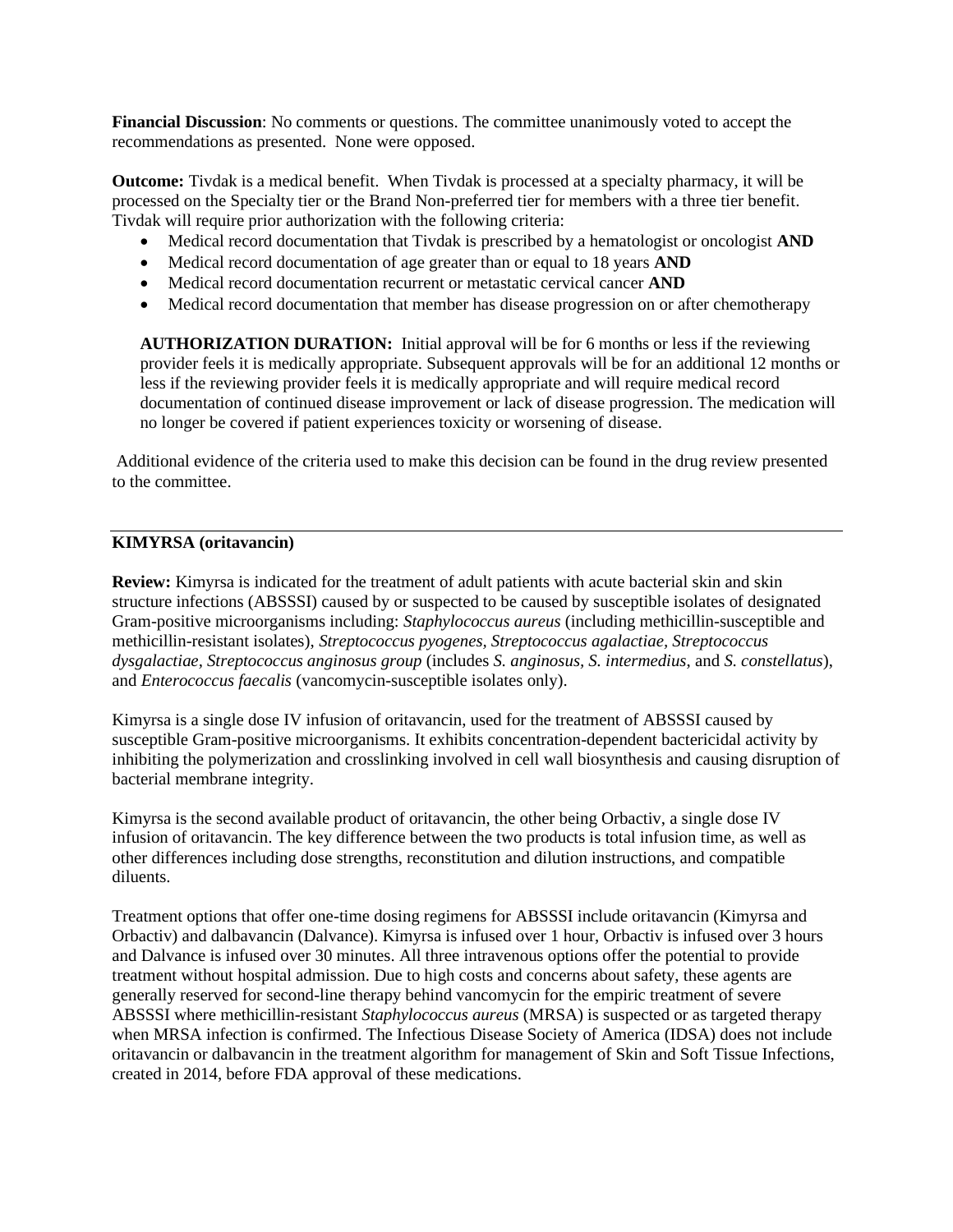No new clinical trials were conducted with Kimyrsa. FDA approval of Kimyrsa was based on a pharmacokinetic study comparing Kimyrsa to Orbactiv.

The safety of Kimyrsa has been established from adequate and well-controlled trials of the previously approved oritavancin product, Orbactiv. Kimyrsa does not carry any new contraindications, warnings and precautions, adverse reactions or drug interactions compared to Orbactiv. Kimyrsa does not carry any new safety information for use in specific populations including pregnancy, lactation, pediatric use, geriatric use, renal impairment and hepatic impairment.

Clinical Review including Clinical Information, Efficacy Evidence, Safety Evidence, Other Considerations and a Financial Review Based on Cost Analysis were presented.

**Clinical Discussion:** No comments or questions. The committee unanimously voted to accept the recommendations as presented. None were opposed.

**Financial Discussion**: No comments or questions. The committee voted 29 to 1 in favor of accepting the recommendations as presented.

**Outcome:** Kimyrsa is a medical benefit. When Kimyrsa is processed at a specialty pharmacy, it will be processed on the Specialty tier or the Brand Non-preferred tier for members with a three tier benefit. Kimyrsa will require prior authorization with the following criteria:

- Medical record documentation that patient is ≥ 18 years of age **AND**
- Medical record documentation of a diagnosis of an acute bacterial skin and skin structure infection (including cellulitis/erysipelas, wound infection, and major cutaneous abscess) caused by: *Staphylococcus aureus, Streptococcus pyogenes, Streptococcus agalactiae, Streptococcus dysgalactiae, Streptococcus anginosus, Streptococcus intermedius, Streptococcus constellatus,* or *Enterococcus faecalis* (vancomycin susceptible strains) which has been diagnosed and documented with Infectious Disease consultation **AND**
- Medical record documentation of a culture and sensitivity showing the patient's infection is not susceptible to alternative antibiotic treatments **OR** a documented history of previous intolerance to or contraindication to other antibiotics shown to be susceptible on the culture and sensitivity **AND**
- Medical record documentation of intolerance to or contraindication to Orbactiv (oritavancin)

**AUTHORIZATION DURATION/QUANTITY LIMIT:** Approval will be for **one (1) week** and will be limited to one (1) treatment course (up to 1,200 mg as a single dose) (Facets RX count 120, Darwin RX count 1.

Additional evidence of the criteria used to make this decision can be found in the drug review presented to the committee.

# **LYBALVI (olanzapine and samidorphan)**

**Review:** Lybalvi is a single-tablet combination of olanzapine and the opioid antagonist samidorphan. Olanzapine is a second generation antipsychotic which has shown efficacy in the treatment of both schizophrenia and bipolar I disorder. Samidorphan is a new entity which is structurally related to naltrexone with a five-fold greater affinity for the mu-opioid receptor. The opioid system has been implicated in modulating metabolism and samidorphan was studied for use in mitigating weight gain and metabolic effects associated with olanzapine treatment.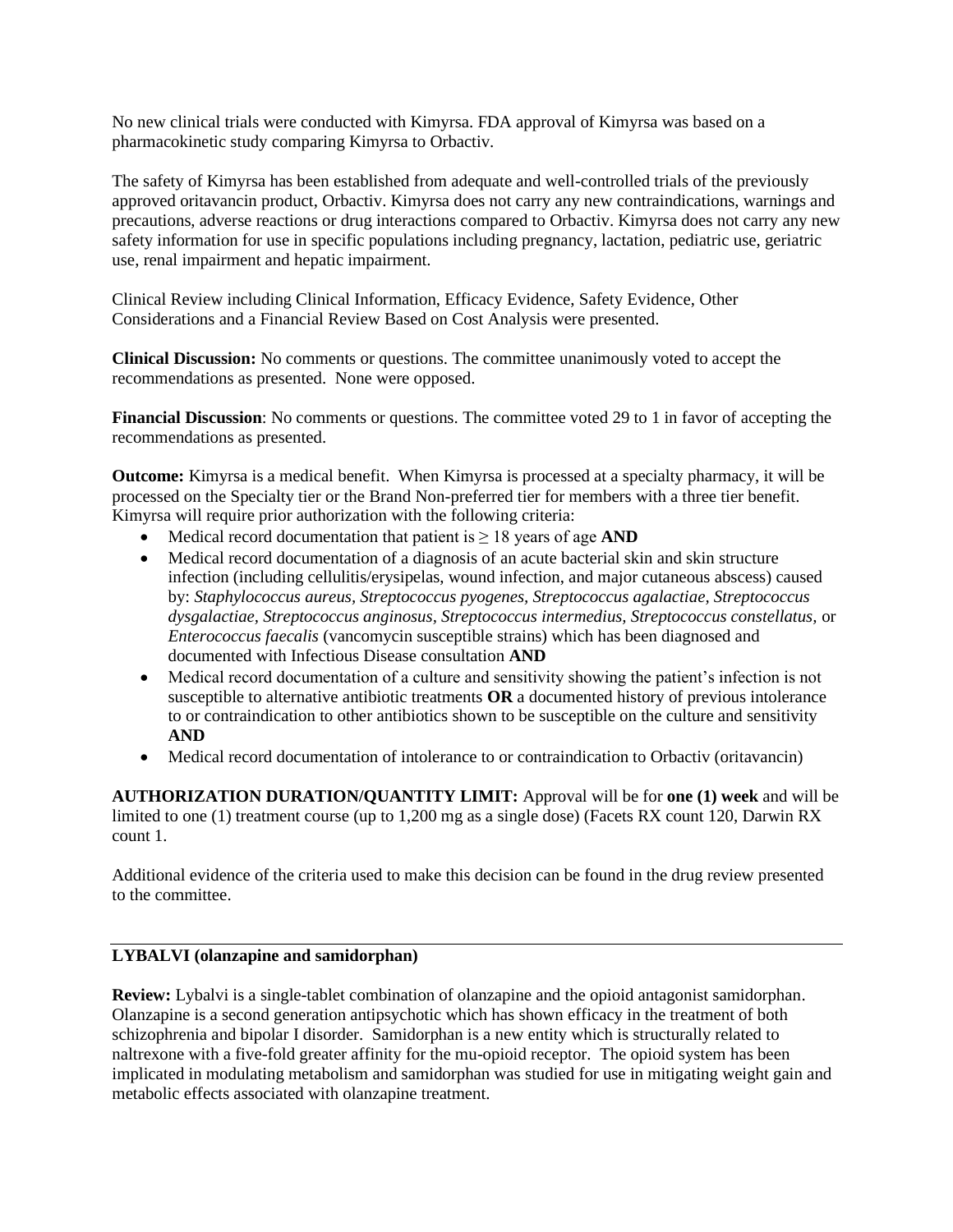While Lybalvi offers an alternative that prevents some of the weight gain that is associated with olanzapine treatment, there are other atypical antipsychotics available that also have a low to moderate propensity for causing weight gain. Lybalvi can mitigate some of the olanzapine-associated weight gain, but it does not cause weight loss and the weight effect of switching a patient stabilized on olanzapine to Lybalvi is unknown. Additionally, long-term clinical trials of olanzapine have shown that weight gain stabilizes after about 1 year of therapy and Lybalvi treatment would not be expected to have any benefit once weight gain has stabilized.

The efficacy of Lybalvi in the treatment of schizophrenia in adults is based on adequate and wellcontrolled studies of orally administered olanzapine and a 4-week, randomized, double-blind, placeboand active-controlled study (ENLIGHTEN-1). Weight changes in patients with schizophrenia treated with Lybalvi were evaluated in the ENLIGHTEN-2 trial**.** ENLIGHTEN-1 included adult patients who met DSM-5 criteria for schizophrenia. Patients were randomized 1:1:1 to Lybalvi, olanzapine, or placebo for 4 weeks of daily dosing based on clinical response and tolerability for the first 2 weeks of the study. The study was designed to compare Lybalvi with placebo, not olanzapine. Compared to placebo, patients treated with Lybalvi had a statistically significant improvement in the change from baseline in PANSS total score at week 4. Patients treated with Lybalvi also had a statistically significant improvement in CGI-S score at Week 4. The inclusion of samidorphan did not appear to negatively impact the antipsychotic efficacy of olanzapine.

ENLIGHTEN-2 randomized adult patients who met the DSM-5 criteria for schizophrenia 1:1 to Lybalvi or olanzapine for 24 weeks of daily dosing. The study did not specifically study patients on stable, chronic olanzapine therapy so the weight effect of switching from olanzapine to Lybalvi is unknown. Treatment with Lybalvi was associated with statistically significant less weight gain than treatment with olanzapine and with a smaller proportion of patients who gained  $\geq 10\%$  body weight.

The efficacy of Lybalvi in the treatment of adult patients with bipolar I disorder has been established based on adequate and well-controlled studies of orally administered olanzapine. The efficacy of olanzapine as monotherapy and in combinations with lithium or valproate for treatment of manic or mixed episodes was established in 4 short-term placebo controlled studies in adult patients which showed that olanzapine was superior to placebo in reduction of the Youngs Mania Rating Scale (Y-MRS) which assesses manic symptomatology.

Lybalvi has a black box warning for increased mortality in elderly patients with dementia-related psychosis based on results from clinical trials of olanzapine which showed an increased rate of cerebrovascular adverse reactions and death. Lybalvi is contraindicated in patients who are using opioids or who are undergoing acute opioid withdrawal. Other warnings and precautions are consistent with olanzapine and other atypical antipsychotics and include neuroleptic malignant syndrome, Drug Reactions with Eosinophilia and Systemic Symptoms (DRESS), metabolic changes, including hyperglycemia, diabetes mellitus, dyslipidemia, and body weight gain, tardive dyskinesia, orthostatic hypotension and syncope, increase risk of falls, leukopenia and neutropenia, dysphagia, seizures, potential for cognitive and motor impairment, body temperature dysregulation, anticholinergic effects, and hyperprolactinemia.

During short term (4-week) clinical trials of Lybalvi for the treatment of schizophrenia, the most common adverse reactions were weight gain, somnolence, dry mouth, and headache. Additional adverse reactions reported in long term (24-week) olanzapine-controlled clinical trials include increased appetite, increased blood creatine phosphokinase, lethargy, sedation, akathisia, increased AST and ALT, constipation, dizziness, fatigue, increased blood pressure, increased insulin, and dyslipidemia. Safety information for Lybalvi for the treatment of bipolar I disorder (mixed or manic) as monotherapy and adjunct to lithium or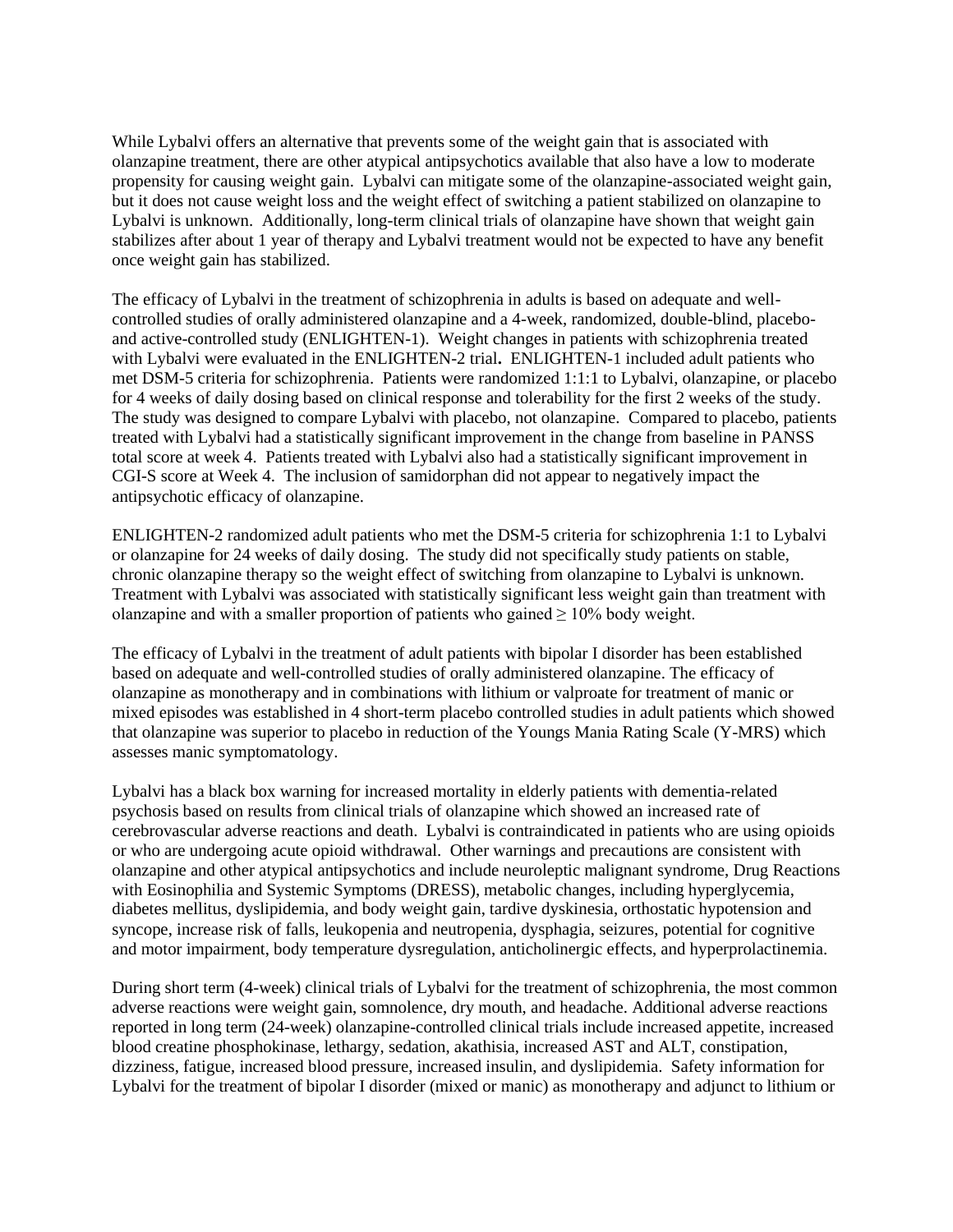valproate relies on information from adequate and well-controlled short-term studies of olanzapine tablets in bipolar I disorder.

Clinical Review including Clinical Information, Efficacy Evidence, Safety Evidence, Other Considerations and a Financial Review Based on Cost Analysis were presented.

**Clinical Discussion:** Dr. Silbert – Nothing to add as he hasn't used it himself. Opioid blockers decreasing weight gain are relatively new reports, so not sure of the clinical significance. Most docs in behavioral health believe it to be the second most effective agent, but it's often avoided due to weight gain. Abilify is a reasonable alternative if a provider is concerned about weight gain. No comments or questions. The committee voted 24 to 2 in favor of accepting the recommendations as presented.

**Financial Discussion**: No comments or questions. The committee voted 25 to 1 in favor of accepting the recommendations as presented.

**Outcome:** Lybalvi will be covered as a pharmacy benefit which will not be added to the formulary. Lybalvi will require prior authorization with the following criteria:

- Medical record documentation of age greater than or equal to 18 years **AND**
- Medical record documentation that Lybalvi is being used for one of the following:
	- o Schizophrenia **OR**
	- o Acute treatment of manic or mixed episodes associated with bipolar I disorder **OR**
	- o Maintenance treatment of bipolar I disorder

**AND** 

• Medical record documentation of a therapeutic failure on, intolerance to, or contraindication to three (3) generic, formulary atypical antipsychotics, one of which must be olanzapine

**QUANTITY LIMIT:** 1 tablet per day

Additional evidence of the criteria used to make this decision can be found in the drug review presented to the committee.

## **INPEN (insulin delivery system)**

**Review:** InPen is a reusable pen injector for single-patient home use by people with diabetes under the supervision of an adult caregiver, or by a patient age 7 and older for the self-injection of a desired dose of insulin. The pen injector is compatible with Lilly Humalog U-100 3.0 mL cartridges, Novo Nordisk Novolog U-100 3.0 mL cartridges, and Novo Nordisk Fiasp U-100 3.0 mL cartridges and single-use detachable and disposable pen needles (not included). The pen injector allows the user to dial the desired dose from 0.5 to 30 units in one-half (1/2) unit increments.

The InPen dose calculator, a component of the InPen App, is indicated for the management of diabetes by people with diabetes under the supervision of an adult caregiver, or by a patient age 7 and older for calculating an insulin dose or carbohydrate intake based on user entered data.

For an insulin dose based on amount of carbohydrates, a healthcare professional must provide patient specific target blood glucose, insulin-to-carbohydrate ratio, and insulin sensitivity parameters to be programmed into the software prior to use.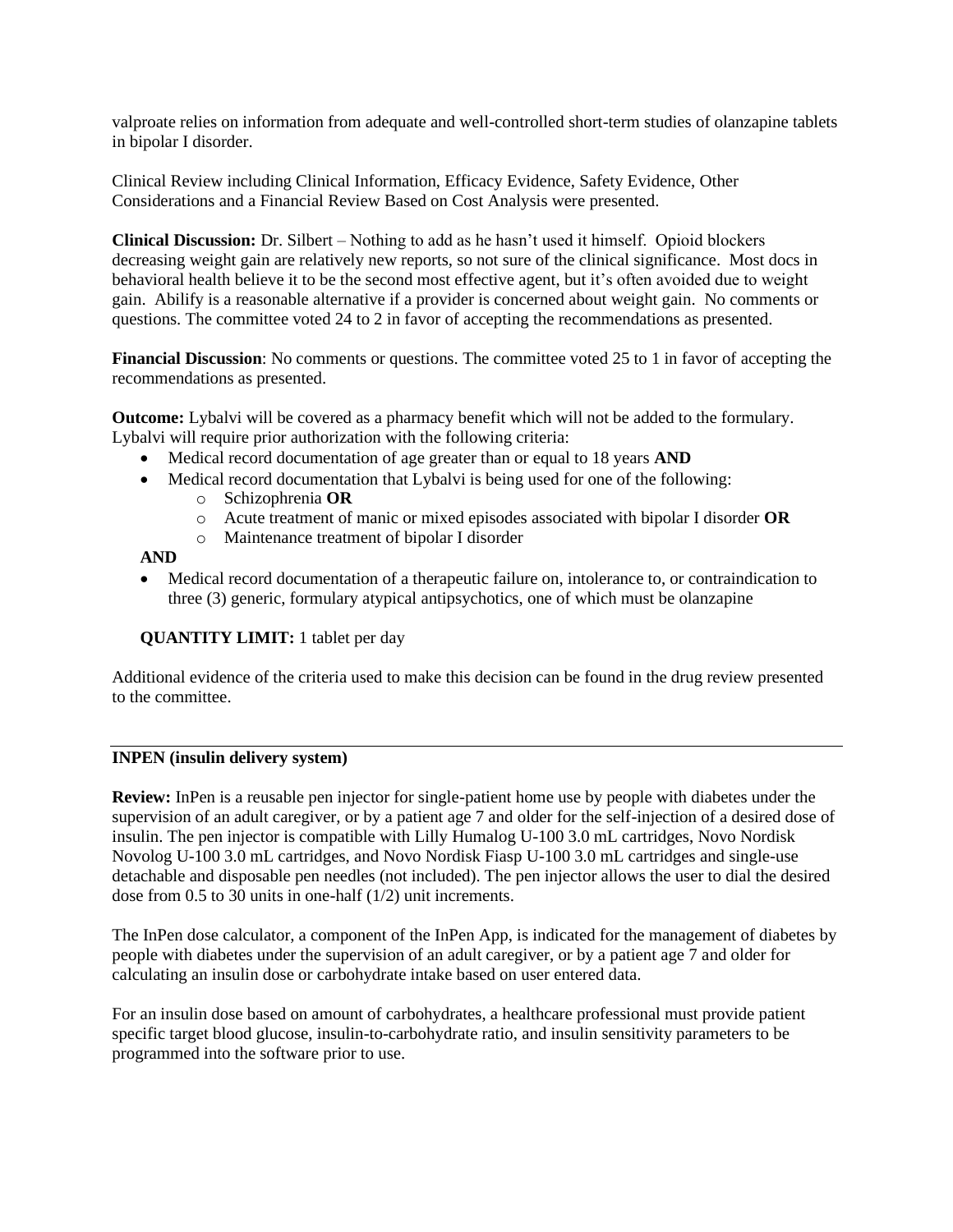For an insulin dose based on fixed/variable meal sizes, a healthcare professional must provide patient specific fixed doses/meal sizes to be programmed into the software prior to use.

# **Key Features:**

- Reusable for one year no charging needed
- Keeps track of user's active insulin
- Reminds user to dose
- Monitors insulin temperature
- Automatically logs doses
- Integrates with CGMs
- Creates shareable reports with time-based meal analysis
- Integrates with Bluetooth-connected glucose meters
- Helps user make decisions based on their data

Clinical Review including Clinical Information, Efficacy Evidence, Safety Evidence, Other Considerations and a Financial Review Based on Cost Analysis were presented.

**Clinical Discussion:** Dr. Yarczower comments that endocrinology has reached out to us regarding coverage of InPen. No comments or questions. The committee unanimously voted to accept the recommendations as presented. None were opposed.

**Financial Discussion**: Keith recommended approving InPen at a more restrictive level so that pharmacies don't accidentally dispense the wrong InPen for the insulin the member is using. No comments or questions. The committee unanimously voted to accept the recommendations as presented. None were opposed.

**Outcome:** InPen will be covered as a pharmacy benefit which will not be added to the formulary. InPen will require prior authorization with the following criteria:

- Medical record documentation of a diagnosis of diabetes mellitus **AND**
- Medical record documentation that InPen is prescribed by or in consultation with an endocrinologist **AND**
- Medical record documentation of age greater than or equal to 7 years **OR** age less than 7 years and documentation that InPen will be utilized with adult supervision **AND**
- Medical record documentation that member has access to a device with the ability to install and use the InPen app (e.g. smartphone, tablet, etc. with iOS 10 or later or Android 6 or later) **AND**
- Medical record documentation that member has utilized multiple daily injections of insulin (i.e. at least 3 injections per day), with frequent self-adjustments of insulin dose for at least 6 months **AND**
- Medical record documentation that member has suboptimal blood sugar control despite appropriate management as demonstrated by at least one of the following:
	- o Glycosylated hemoglobin level  $(HbA1c) > 7.0$  %
	- o History of recurring hypoglycemia
	- o Wide fluctuations in blood glucose before mealtime
	- o History of severe glycemic excursions

# **QUANTITY LIMIT:** 1 pen per 365 days

Additional evidence of the criteria used to make this decision can be found in the drug review presented to the committee.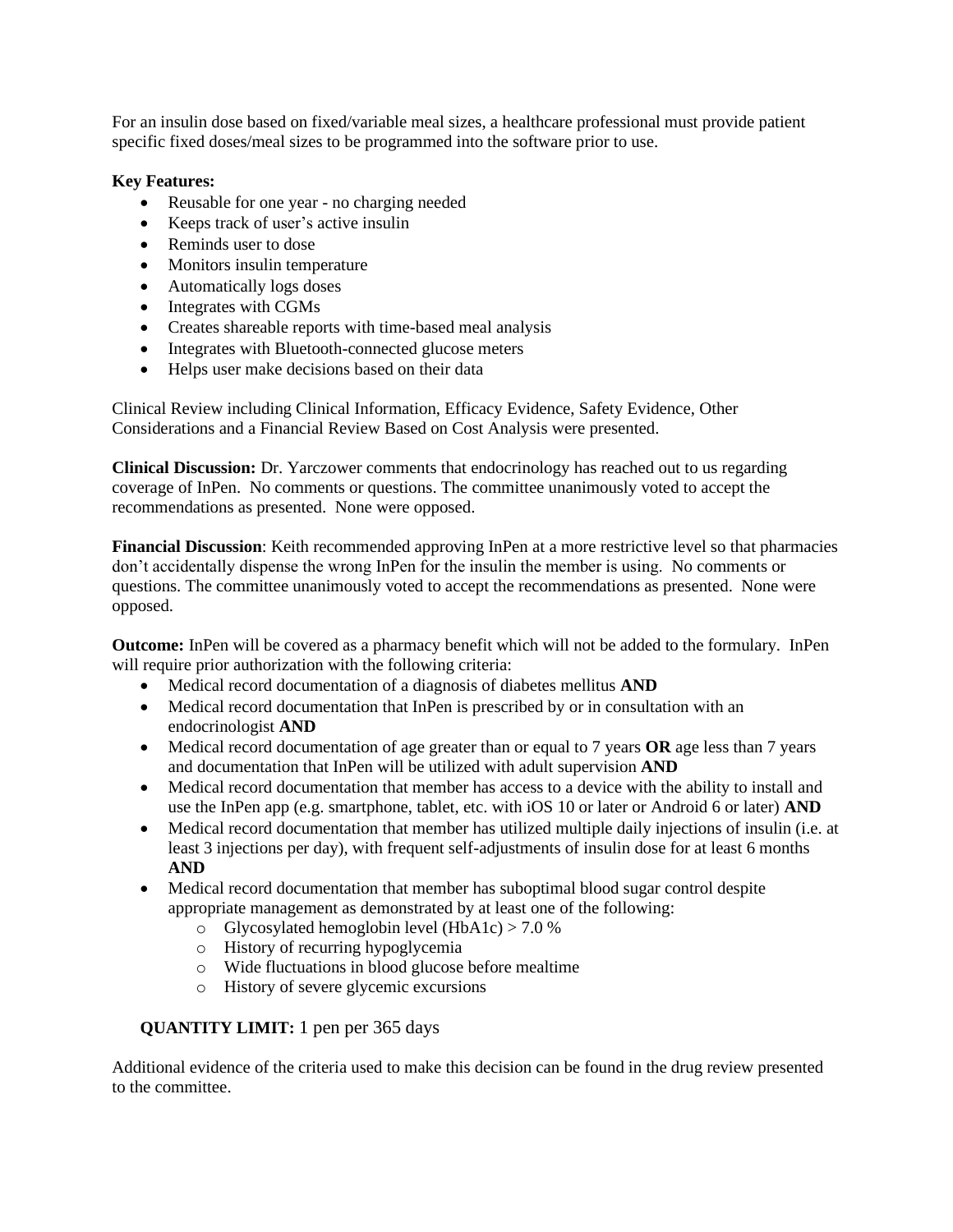# **FAST FACTS**

#### **BRIVIACT (brivaracetam)**

**Updated Indication:** Briviact is indicated for the treatment of partial-onset seizures in patients 1 month of age and older.

Previously Briviact was indicated in patients 4 years of age and older.

**Current formulary status:** Briviact Tablets and Solution, Pharmacy benefit, NF; Briviact Intravenous Injection, Medical Benefit

**Recommendation:** No changes are needed to the formulary placement of Briviact. The following changes are recommended to Commercial Policy 422.0 to incorporate the new patient population.

- Medical record documentation of a diagnosis of partial-onset seizures **AND**
- Medical record documentation of age greater than or equal to 4 years **1 month AND**
- Medical record documentation of therapeutic failure on, intolerance to, or contraindication to at least three formulary alternatives, one of which must be levetiracetam **AND**
- Medical record documentation that Briviact is not being used in combination with levetiracetam

**QUANTITY LIMIT:** *No QLs need to be entered within the authorization unless the requested quantity exceeds the QL.*

• QL FOR LETTER ONLY: 2 tablets per day or 20 mL per day of oral solution

**Discussion:** No comments or questions.

**Outcome:** The committee unanimously voted to accept the recommendations as presented. None were opposed.

Additional evidence of the criteria used to make this decision can be found in the drug review presented to the committee.

# **BIKTARVY (bictegravir/emtricitabine/tenofovir alafenamide)**

**Updated Indication:** Biktarvy is indicated for the treatment of human immunodeficiency virus type 1 (HIV-1) infected adult and pediatric patients weighing at least 14 kilograms (kg).

Previously Biktarvy was indicated in HIV-1 infected adult and pediatric patients weighing at least 25 kg.

**Current formulary status:** Biktarvy 50/200/25mg tablet Brand preferred tier

**Recommendation:** No changes are needed to the formulary placement or quantity limits of Biktarvy 50/200/25mg tablet. It is recommended to add Biktarvy 30/120/15 mg to the formularies on the Brand preferred tier with a quantity limit of 1 tablet per day.

**Discussion:** No comments or questions.

**Outcome:** The committee unanimously voted to accept the recommendations as presented. None were opposed.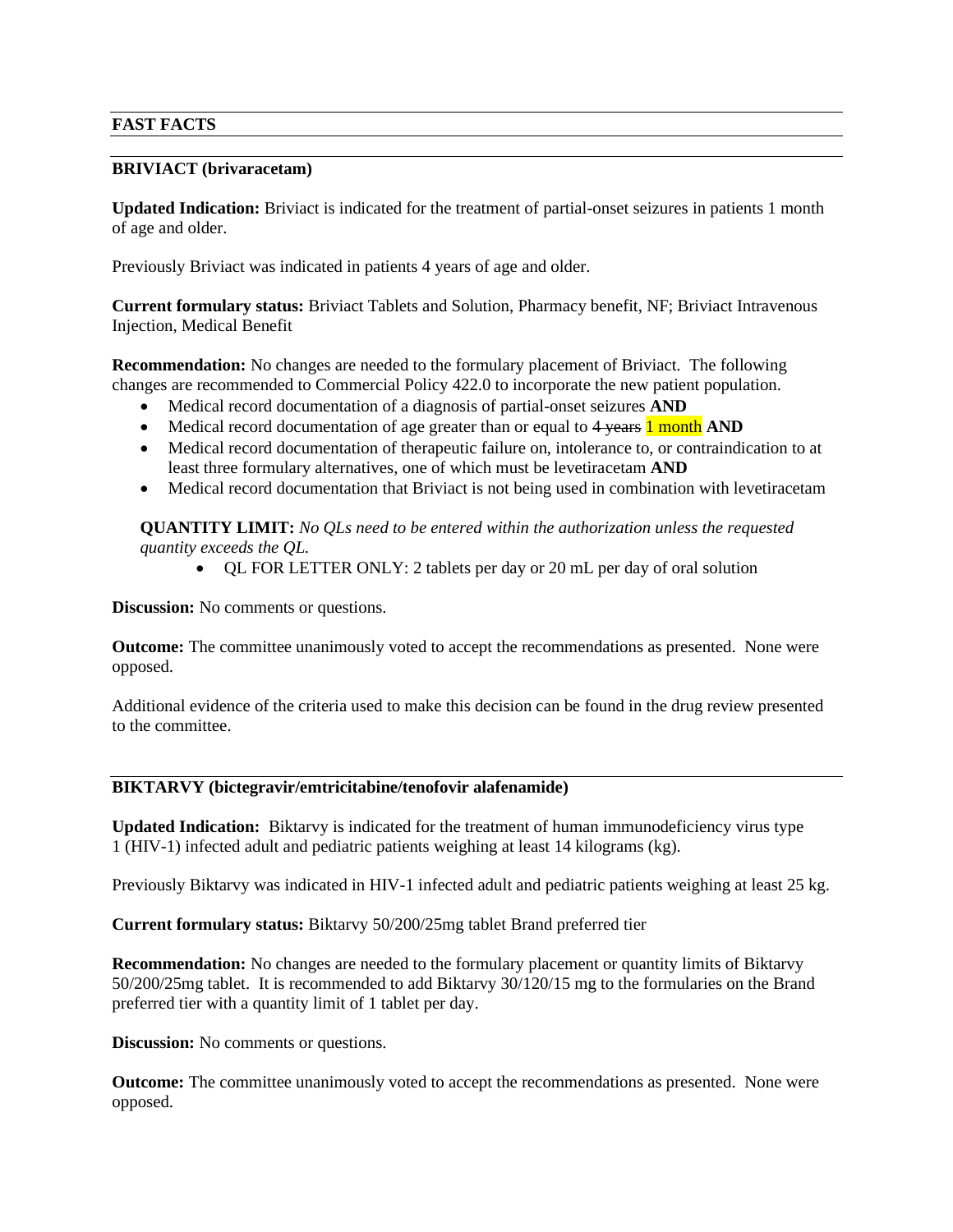Additional evidence of the criteria used to make this decision can be found in the drug review presented to the committee.

## **ERBITUX (cetuximab)**

**Updated Indication:** Erbitux is now indicated, in combination with encorafenib, for the treatment of adult patients with metastatic colorectal cancer (CRC) with a BRAF V600E mutation, as detected by an FDA-approved test, after prior therapy.

Other indications for Erbitux include for the treatment of K-Ras wild-type, epidermal growth factor receptor (EGFR)-expressing, metastatic colorectal cancer (mCRC) and for the treatment of squamous cell carcinoma of the head and neck.

**Current formulary status:** Medical Benefit, when processed at specialty pharmacy, process on Specialty or Brand NP tier for members with three-tier benefit.

**Recommendation:** No changes are recommended to the formulary placement of Erbitux. Currently, Erbitux is available without a prior authorization and no changes are needed to incorporate the new indication.

**Discussion:** No comments or questions.

**Outcome:** The committee unanimously voted to accept the recommendations as presented. None were opposed.

Additional evidence of the criteria used to make this decision can be found in the drug review presented to the committee.

#### **DUPIXENT (dupilumab)**

**Updated Indication:** Dupixent is now indicated as an add-on maintenance treatment of patients aged 6 years and older with moderate-to-severe asthma characterized by an eosinophilic phenotype or with oral corticosteroid dependent asthma.

*Previously, Dupixent was only indicated in patients 12 years and older with moderate-to-severe asthma with an eosinophilic phenotype or with oral corticosteroid dependent asthma.* 

**Current formulary status:** Dupixent is a pharmacy benefit available at the Specialty tier or Brand Non-Preferred tier for members with a three tier benefit. Dupixent requires a prior authorization.

**Recommendation:** There are no changes to formulary status or authorization duration at this time. However, it is recommended to make the following updates to the asthma criteria and quantity limits.

- Medical record documentation that Dupixent is prescribed by or in consultation with an allergist, immunologist, or pulmonologist **AND**
- Medical record documentation of one of the following:
	- o If the request is for Dupixent pre-filled pen: documentation of age greater than or equal to 12 years **OR**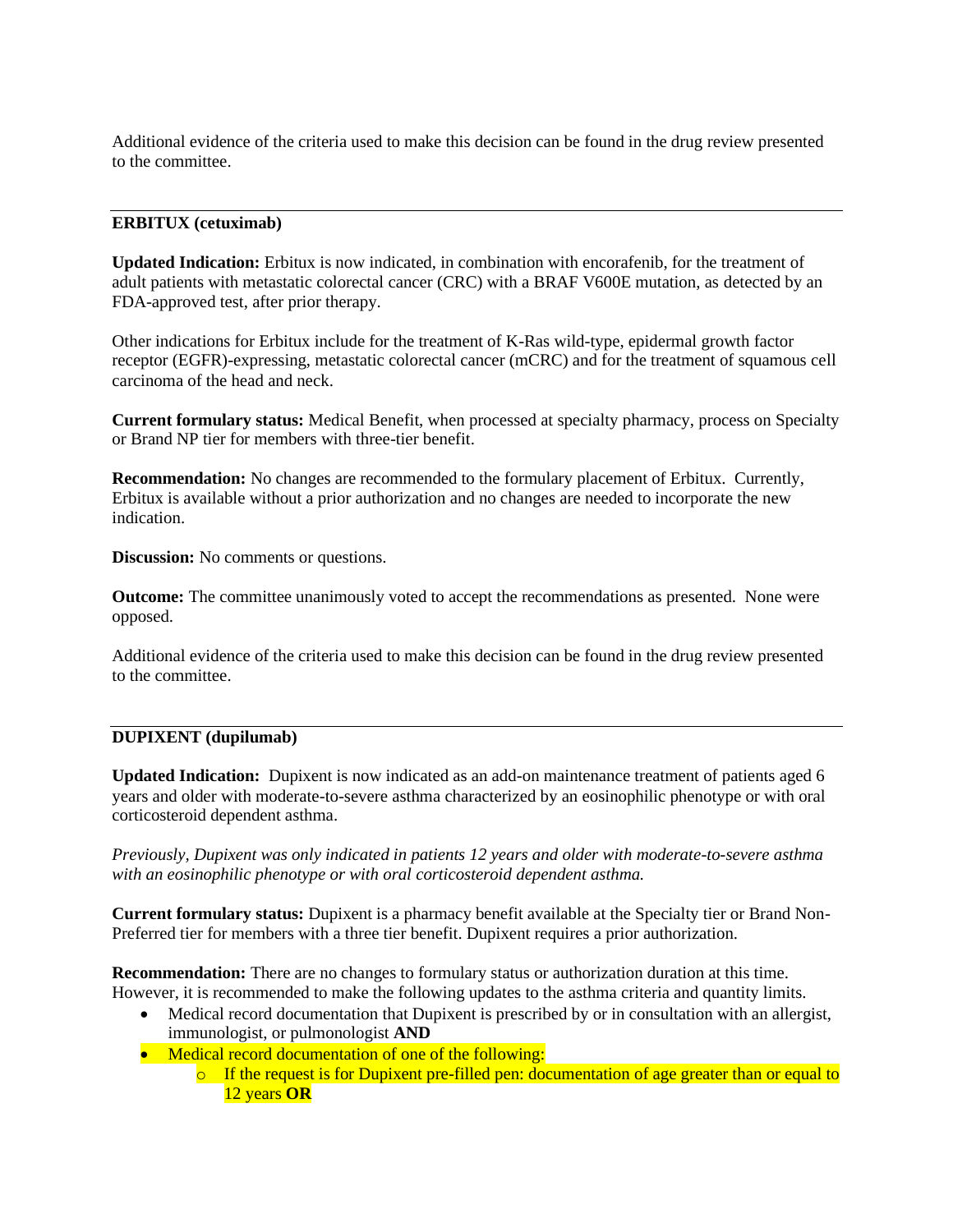- $\circ$  If the request is for Dupixent pre-filled syringe: documentation of age greater than or equal to 6 years **AND**
- Medical record documentation of one of the following:
	- o A diagnosis of moderate to severe eosinophilic asthma **AND** a blood eosinophilic count greater than or equal to 150 cells/microL **OR**
	- o A diagnosis of oral corticosteroid dependent asthma **AND**
- Medical record documentation that Dupixent will be used as an add-on maintenance treatment **AND**
- Medical record documentation of one of the following:
	- o Contraindication, intolerance to, or poorly (not well) controlled symptoms despite at least a 3-month trial of: maximally tolerated inhaled corticosteroids and/or oral systemic corticosteroids plus a long-acting beta agonist **OR**
	- o One exacerbation in the previous 12 months requiring additional medical treatment (oral corticosteroids, emergency department or urgent care visits, or hospitalization) despite current therapy or intolerance to inhaled corticosteroids plus a long-acting beta agonist **AND**
- Medical record documentation that Dupixent will not be used in combination with Xolair, Fasenra, Nucala, or Cinqair

**AUTHORIZATION DURATION:** Initial approval will be for 6 months or less if the reviewing provider feels it is medically appropriate. Subsequent approvals will be for an additional 12 months or less if the reviewing provider feels it is medically appropriate and will require medical record documentation of continued disease improvement or lack of disease progression. The medication will no longer be covered if the member experiences unacceptable toxicity or worsening of disease.

# **QUANTITY LIMIT:**

- 600 mg followed by 300 mg every other week o 8 mL per 42 days for one week; 4 mL per 28 days for maintenance
- 400 mg followed by 200 mg every other week
	- o 4.56 mL per 42 days for one week; 2.28 mL per 28 days for maintenance
- 100 mg every other week  $(100 \text{ mg}/0.67 \text{ mL} \text{ syring})$ :  $\circ$  1.34 mL per 28 days

**Discussion:** No comments or questions.

**Outcome:** The committee unanimously voted to accept the recommendations as presented. None were opposed.

Additional evidence of the criteria used to make this decision can be found in the drug review presented to the committee.

# **MAVYRET (glecaprevir/pirbrentasvir)**

**Updated Indication:** Mavyret is now approved in age 3 and up, Genotype 1, 2, 3, 4, 5 or 6 Chronic Hepatitis C infection. It was previously approved in patients age 12 and up.

Mavyret is a fixed-dose combination of glecaprevir, a hepatitis C virus (HCV) NS3/4A protease inhibitor, and pibrentasvir, an HCV NS5A inhibitor, and is indicated for the treatment of adult and pediatric patients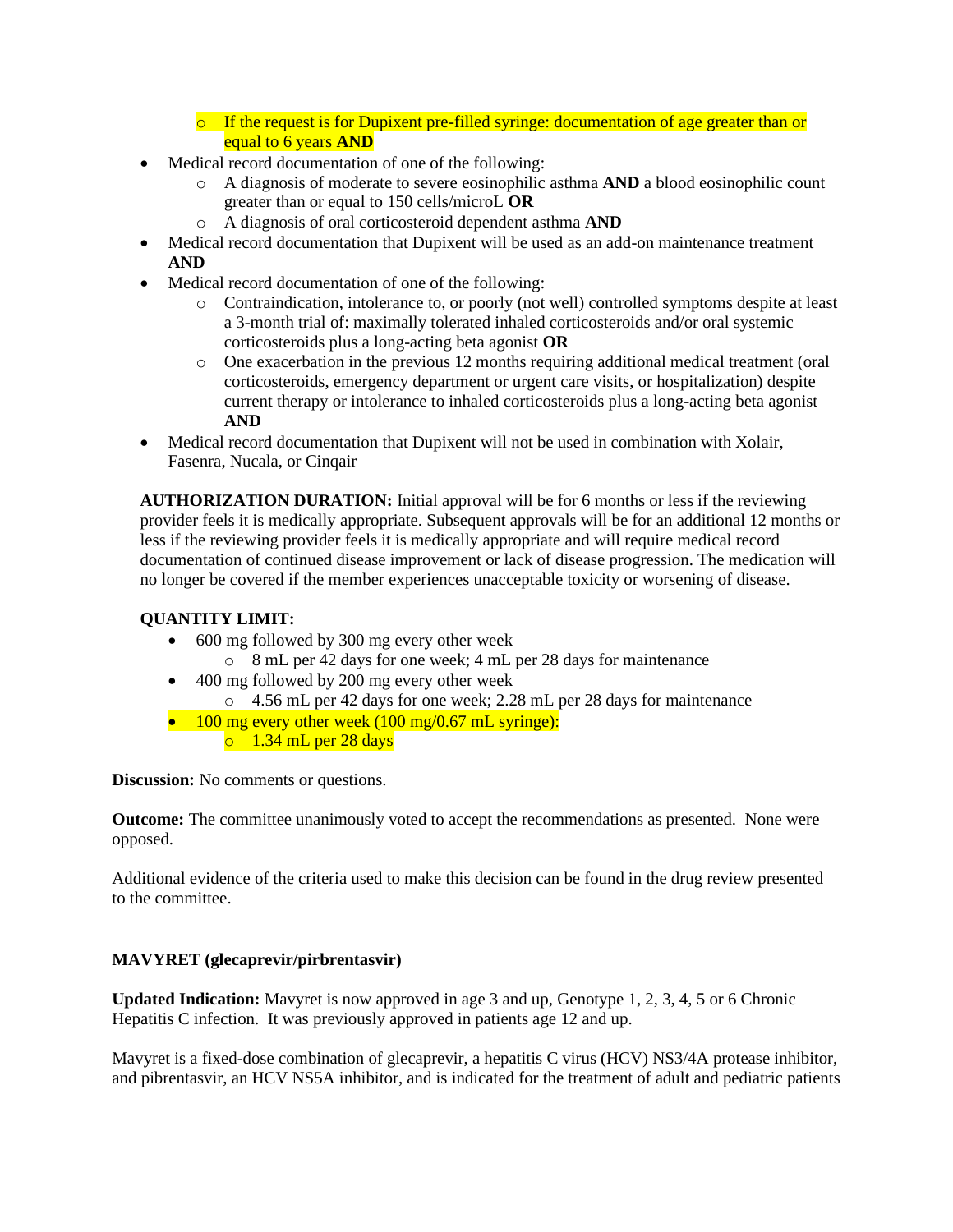3 years and older with chronic HCV genotype (GT) 1, 2, 3, 4, 5 or 6 infection without cirrhosis or with compensated cirrhosis (Child-Pugh A).

Mavyret is indicated for the treatment of adult and pediatric patients 3 years and older with HCV genotype 1 infection, who previously have been treated with a regimen containing an HCV NS5A inhibitor or an NS3/4A protease inhibitor, but not both.

#### **Updated Dosage Forms:**

-------------------------------

Tablets: 100 mg glecaprevir and 40 mg pibrentasvir Oral Pellets: 50 mg glecaprevir and 20 mg pibrentasvir

**Current formulary status:** Mavyret **tablets** are a pharmacy benefit on the specialty tier for Marketplace and on the 4<sup>th</sup> tier for Commercial (will default to brand preferred tier for members with a 3-tier benefit) requiring prior authorization.

**Recommendation:** Tablets: There are no changes recommended to formulary placement, and authorization duration at this time. It is recommended **that Mavyret packets be added to the specialty tier for Marketplace and the 4th tier for commercial to match the placement of the tablets and update the current** prior authorization criteria and quantity limits to the following:

- Medical record documentation of age greater than or equal to 3 years **AND**
- If under the age of 12 or less than 45kg, medical record documentation that proper weight-based dosing is prescribed **AND**
- Medical record documentation of age greater than or equal to 12 years **OR** weight greater than 45 kg **AND**
	- If member is 12 years and older or weight  $\geq$  45kg and the request is for packets, medical record documentation of why tablets cannot be used.

**MEDISPAN AUTHORIZATION LEVEL:** GPI-12 (tablets and packets do not share same GPI 12)

**QUANTITY LIMIT:** *No QLs need to be entered within the authorization unless the requested quantity exceeds the QL.*

- QL **for TABLETS** for LETTER ONLY: three (3) tablets per day, 28 day supply per fill
	- QUANTITY LIMIT (for packets) for LETTER only: six (6) packets per day, 28 day supply per fill

**AUTHORIZATION DURATION:** 8, 12, or 16 weeks consistent with current AASLD/IDSA guidelines or Food and Drug Administration (FDA) recommendations

**NOTE:** Per the prescribing information, treatment duration for liver or kidney transplant recipients is 12 weeks. Geisinger has been treating kidney transplant recipients for 8 weeks with success. For genotype 1-infected patients who are NS5A inhibitor-experienced without prior treatment with an NS3/4A PI and genotype 3-infected patients who are prior treatment experienced with regimens containing (peg) interferon, ribavirin, and/or sofosbuvir, but no prior treatment experience with an HCV NS3/4A PI or NS5A inhibitor. Treatment duration is 16 weeks in these 2 cases.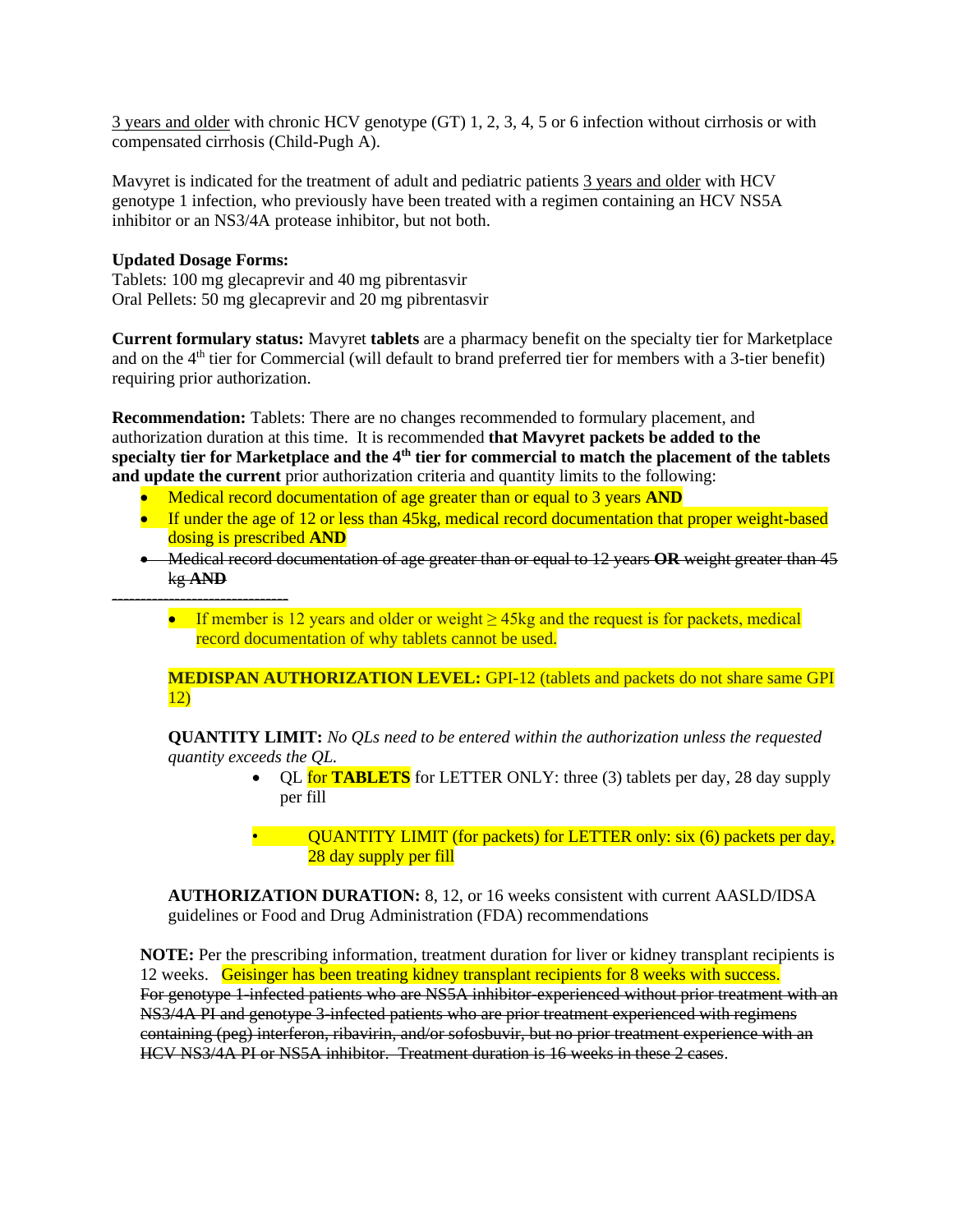**Discussion:** Are we going to approve the transplantation of pediatric patients with organs infected with hepatitis C. Will need to review the literature and discuss with medical director if cases come in. No additional comments or questions.

**Outcome:** The committee unanimously voted to accept the recommendations as presented. None were opposed.

Additional evidence of the criteria used to make this decision can be found in the drug review presented to the committee.

#### **EPCLUSA (sofosbuvir/velpatasvir)**

**Updated Indication:** Epclusa is now approved in age 3 and up, Genotype 1, 2, 3, 4, 5 or 6 Chronic Hepatitis C infection. It was previously approved in patients age 6 and up.

Epcluse is a fixed-dose combination of sofosbuvir, a hepatitis C virus (HCV) nucleotide analog NS5B polymerase inhibitor, and velpatasvir, an HCV NS5A inhibitor, and is indicated for the treatment of adults and pediatric patients 3 years of age and older with chronic HCV genotype 1, 2, 3, 4, 5, or 6 infection:

- without cirrhosis or with compensated cirrhosis
- with decompensated cirrhosis for use in combination with ribavirin

#### **Updated Dosage Forms:**

- Tablets: 400 mg of sofosbuvir and 100 mg of velpatasvir; 200 mg of sofosbuvir and 50 mg of velpatasvir.
- Oral Pellets: 200 mg of sofosbuvir and 50 mg of velpatasvir; 150 mg of sofosbuvir and 37.5 mg of velpatasvir.

**Current formulary status:** sofosbuvir/velpatasvir 400/100mg tablets: Non-formulary, Specialty, Prior authorization required.

**Recommendation:** For 400/100mg tablets, there are no changes recommended to formulary placement, and authorization duration at this time. It is recommended **that Epclusa 100/50mg tablets and Epclusa packets (200/50mg and 150/37.5mg) not be added to formulary for commercial to match the placement of the 400/100mg tablets and update the current** prior authorization criteria and quantity limits to the following:

- Medical record documentation of age greater than or equal to 3 years **AND**
- Medical record documentation that proper weight-based dosing is being prescribed **AND**
- Medical record documentation of age greater than or equal to 6 years or weight 17 kg or more **AND**
- Medical record documentation of a therapeutic failure on, intolerance to Mavyret, if clinically appropriate **AND**
- If member is 18 years and older or weight  $\geq$  30kg and the request is for 200/50 mg or 150mg/37.5mg strength, medical record documentation of why 400/100mg tablets cannot be used.

**NOTE: Treatment-naïve, Genotype 3 patients with compensated cirrhosis requires NS5A RAS Y93H testing for velpatasvir**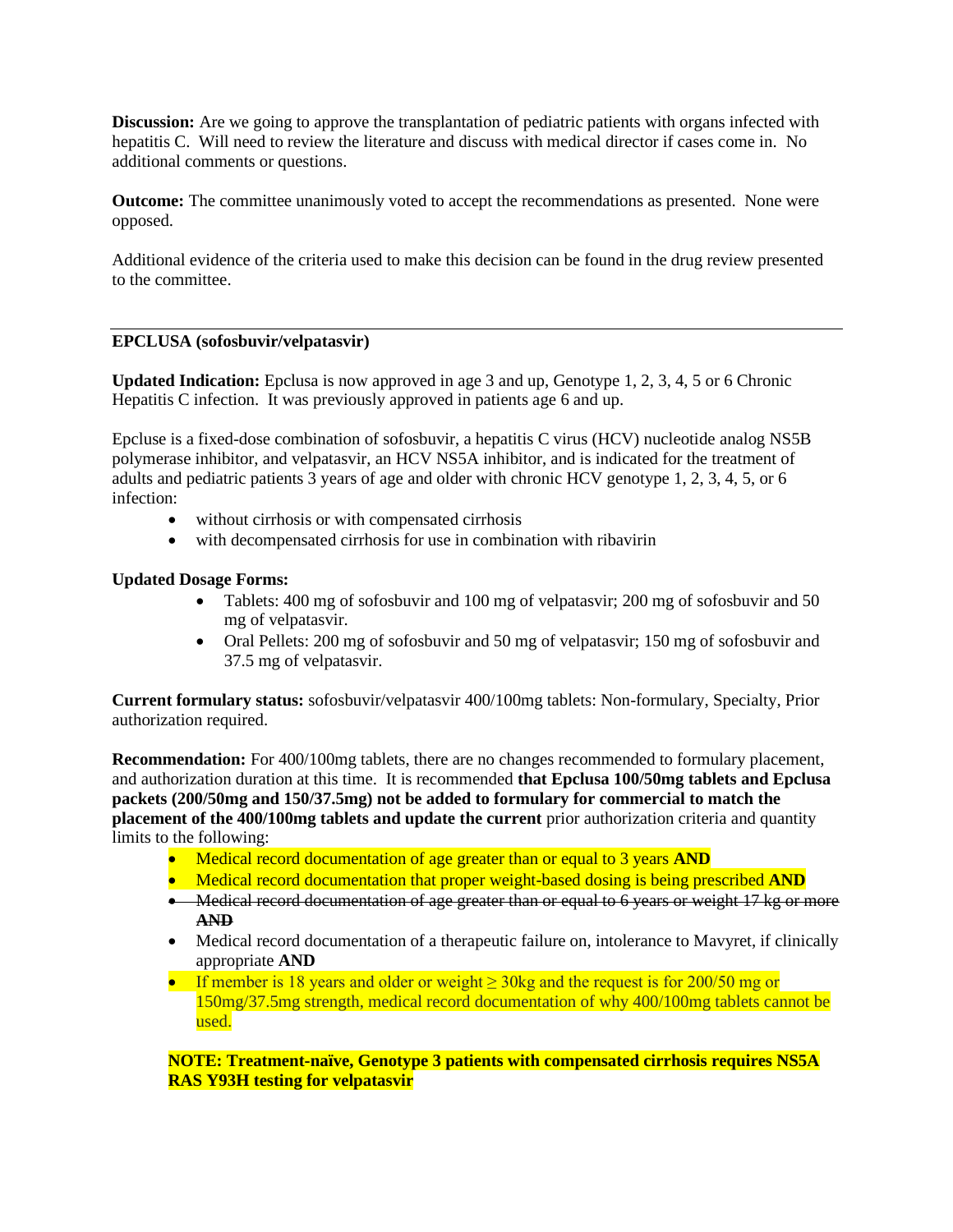# **MEDISPAN AUTHORIZATION LEVEL: GPI-14**, if request is for sofosbuvir/velpatasvir 400/100 include generic only.

**QUANTITY LIMIT:** *No QLs need to be entered within the authorization unless the requested quantity exceeds the QL.*

- QL for **tablets** FOR LETTER ONLY: one (1) tablet per day, 28 day supply per fill
- OL for packets FOR LETTER ONLY: 150/37.5mg, one (1) packet per day, 28 day supply per fill
- QL for packets FOR LETTER ONLY: 200/50mg, two (2) packets per day, 28 day supply per fill

Add QL Epclusa 100/50 tablets, QL of 1 tablet per day Packets: Add OL of 150/37.5mg QL 1 per day 200/50mg QL 2 per day

**Discussion:** No comments or questions.

**Outcome:** The committee unanimously voted to accept the recommendations as presented. None were opposed.

Additional evidence of the criteria used to make this decision can be found in the drug review presented to the committee.

# **JAKAFI (ruxolitinib)**

**Updated Indication:** Jakafi is now indicated for treatment of chronic graft-versus-host disease (cGVHD) after failure of one or two lines of systemic therapy in adult and pediatric patients 12 years and older.

Other indications for Jakafi include for treatment of steroid-refractory acute graft-versus-host disease (aGVHD) in adult and pediatric patients 12 years and older and for the treatment myelofibrosis and polycythemia vera in adult patients.

**Current formulary status:** Oral Oncology Brand NP tier, requires a PA

**Recommendation:** No changes are recommended for the formulary placement, authorization duration, or quantity limit. The following changes are recommended for Commercial Policy 250.0 to incorporate the new indication:

## **For Graft versus Host Disease**

- Medical record documentation that Jakafi is prescribed by a hematologist/oncologist or transplant specialist **AND**
- Medical record documentation of age greater than or equal to 12 years **AND**
- Medical record documentation of a diagnosis of steroid refractory graft-versus-host disease (GVHD) **OR**
- Medical record documentation of both of the following:
	- o Documentation of a diagnosis of chronic graft-versus-host disease (cGVHD) **AND**
	- o Documentation of therapeutic failure of one or two prior lines of systemic therapy

**Discussion:** No comments or questions.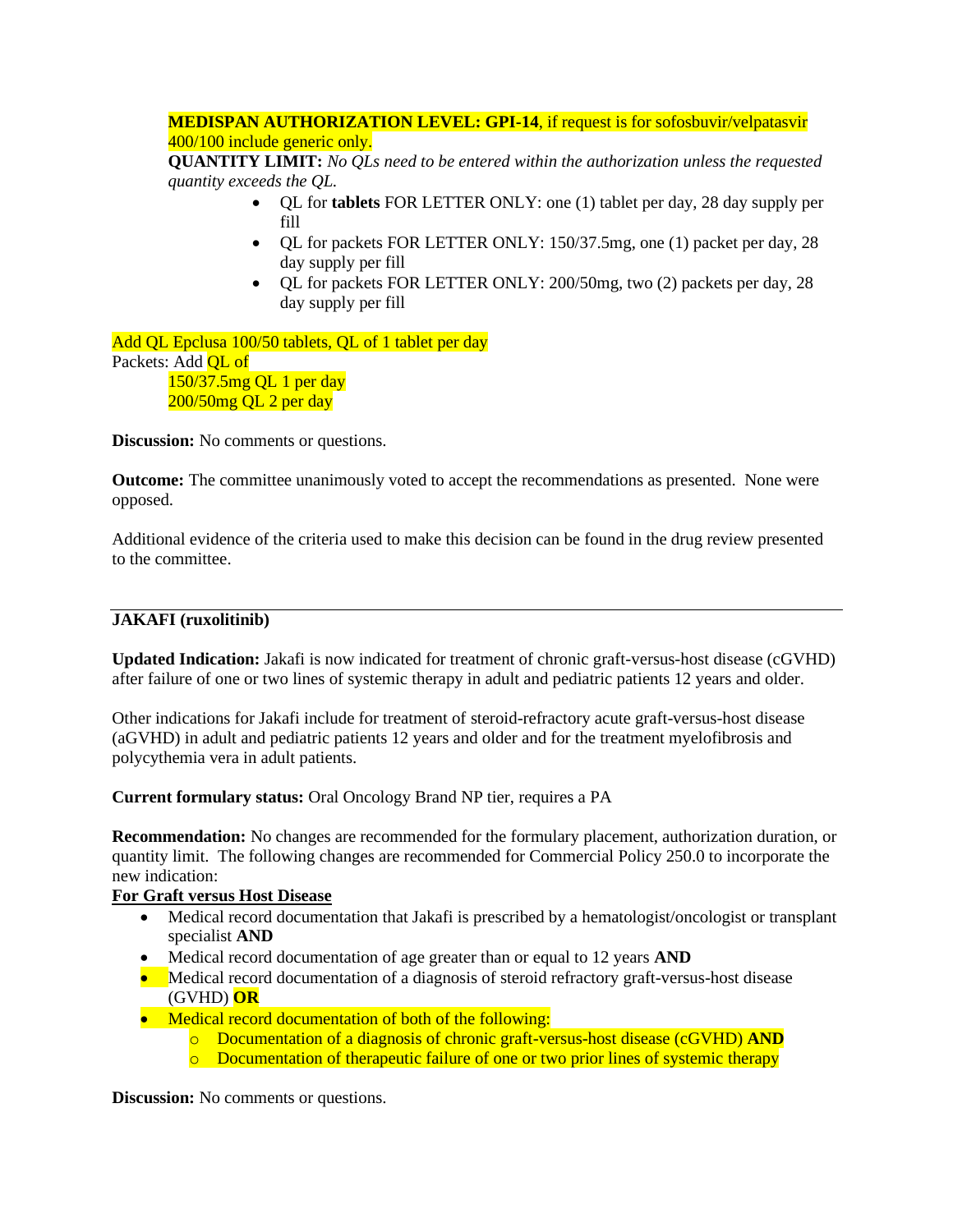**Outcome:** The committee unanimously voted to accept the recommendations as presented. None were opposed.

Additional evidence of the criteria used to make this decision can be found in the drug review presented to the committee.

#### **KEYTRUDA (pembrolizumab)**

**Updated Indication:** Keytruda is a programmed death receptor-1 (PD-1)-blocking antibody now indicated:

• In combination with chemotherapy, with or without bevacizumab, for the treatment of patients with persistent, recurrent or metastatic cervical cancer whose tumors express PD-L1 (CPS  $\geq$ 1) as determined by an FDA-approved test

This is in addition to the previously approved indication of Keytruda as a single agent for the treatment of patients with recurrent or metastatic cervical cancer with disease progression on or after chemotherapy whose tumors express PD-L1 (CPS  $\geq$ 1) as determined by an FDA-approved test.

**Current formulary status:** Medical Benefit, requires prior authorization; When processed at a specialty pharmacy: Specialty tier or Brand NP tier.

**Recommendation:** There are no changes recommended to the formulary placement or authorization duration of Keytruda. The following changes are recommended to the criteria in the medical benefit policy (MBP) 119.0 for Keytruda to incorporate the new indication:

- 8. Cervical Cancer
	- Prescription written by a hematologist/oncologist **AND**
	- One of the following:
		- o Medical record documentation of recurrent or metastatic cervical cancer **AND**
		- o Medical record documentation that tumors express PD-L1 (CPS≥1) **AND**
		- o Medical record documentation of disease progression after receiving at least one prior line of therapy
		- **OR**
		- o Medical record documentation of persistent, recurrent or metastatic cervical cancer **AND**
		- o Medical record documentation that tumors express PD-L1 (CPS≥1) **AND**
		- o Medical record documentation that Keytruda will be used in combination with chemotherapy (paclitaxel, cisplatin or carboplatin), with or without bevacizumab

**AUTHORIZATION DURATION:** Initial approval will be for **6 months** or less if the reviewing provider feels it is medically appropriate. Subsequent approvals will be for an additional **12 months** or less if the reviewing provider feels it is medically appropriate and will require medical record documentation of continued disease improvement or lack of disease progression. The medication will no longer be covered if patient experiences toxicity or worsening of disease.

Discussion: NCCN recommendation matches FDA approval which allows for use with or without bevacizumab. No other comments or questions.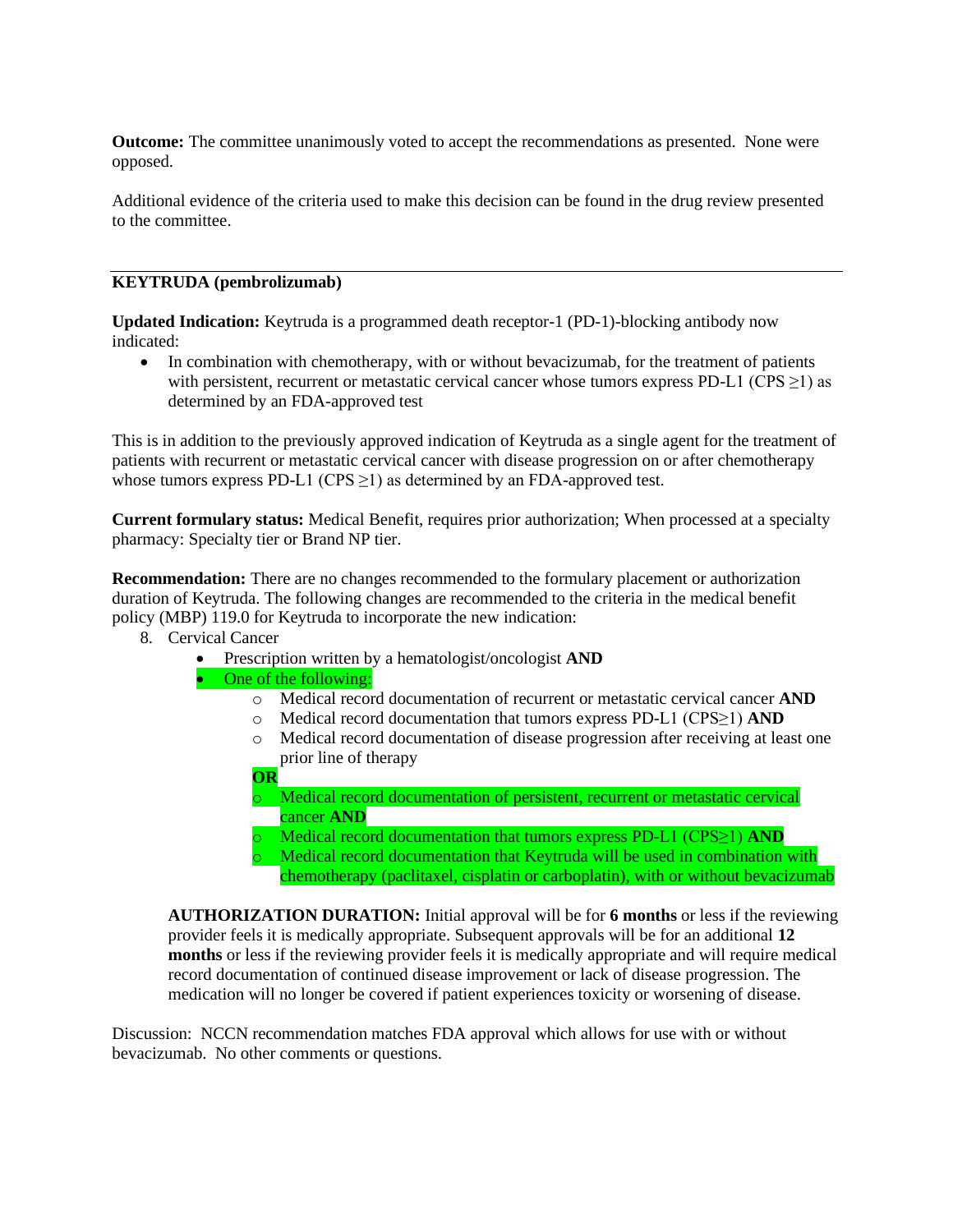**Outcome:** The committee unanimously voted to accept the recommendations as presented. None were opposed.

Additional evidence of the criteria used to make this decision can be found in the drug review presented to the committee.

## **TIBSOVO (ivosidenib)**

**Updated Indication:** Tibsovo is now indicated for the treatment of adult patients with previously treated, locally advanced or metastatic cholangiocarcinoma with an isocitrate dehydrogenase-1 (IDH1) mutation as detected by an FDA-approved test.

**Current formulary status:** Oral Oncology Brand NP tier, requires a PA

**Recommendation:** No changes are needed to the formulary placement, quantity limits, or authorization duration of Tibsovo. The following changes are recommended to the prior authorization criteria for Commercial Policy 528.0:

Locally Advanced or Metastatic Cholangiocarcinoma

- Medical record documentation that Tibsovo is prescribed by a hematologist or oncologist **AND**
- Medical record documentation of age greater than or equal to 18 years **AND**
- Medical record documentation of locally advanced or metastatic cholangiocarcinoma **AND**
- Medical record documentation of an isocitrate dehydrogenase-1 (IDH1) mutation as detected by an FDA approved test **AND**
- Medical record documentation that member has been previously treated with at least one prior therapy

**Discussion:** No comments or questions.

**Outcome:** The committee unanimously voted to accept the recommendations as presented. None were opposed.

Additional evidence of the criteria used to make this decision can be found in the drug review presented to the committee.

#### **NOXAFIL (posaconazole)**

**Updated Indication:** Noxafil is now FDA approved for prophylaxis of invasive *Aspergillus* and *Candida* infections in patients who are at high risk of developing these infections due to being severely immunocompromised, such as hematopoietic stem cell transplant (HSCT) recipients with graft-versushost disease (GVHD) or those with hematologic malignancies with prolonged neutropenia from chemotherapy as follows:

- Noxafil injection: Patients aged 2 years and older
- Noxafil delayed-release tablets: **Patients aged 2 years and older who weigh >40 kg**
- Noxafil oral suspension: Patients aged 13 and older
- Noxafil PowderMix for delayed-release suspension: Patients aged 2 years and older who weigh  $>40$  kg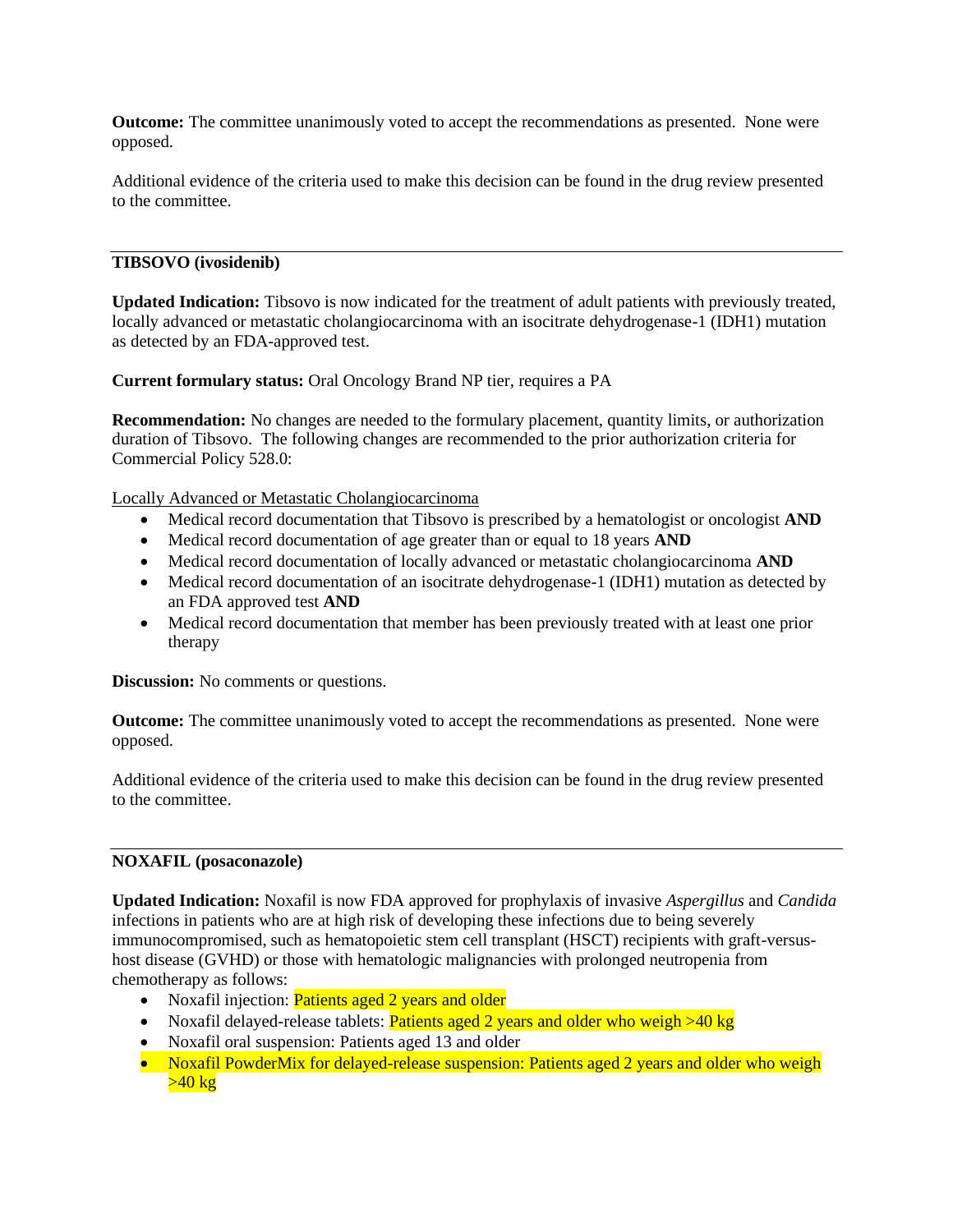These expanded patient populations are based on pharmacokinetic data with no new clinical trials. Previously, Noxafil was only indicated for the prophylaxis of invasive *Aspergillus* and *Candida* as follows:

- Noxafil injection: Patients aged 18 years and older
- Noxafil delayed-release tablets: Patients aged 13 and older
- Noxafil oral suspension: Patients aged 13 and older

Additionally, Noxafil injections and delayed-released tablets are now indicated for the treatment of invasive aspergillosis in adults and pediatric patient aged 13 years and older.

**Current formulary status:** Noxafil is a pharmacy benefit and is on the Specialty Tier, or the Brand Non-Preferred tier for members with a 3-tier benefit requiring a prior authorization.

**Recommendation:** No changes to formulary placement are recommended at this time. Formulary placement of Noxafil PowderMix will be reevaluated when it is commercially available. Recommend updating the existing criteria to the posaconazole policy to:

# **Prophylaxis of Invasise Aspergillus or Candida Infections:**

- Medical record documentation that Noxafil is prescribed by an oncologist, hematologist, infectious disease specialist, or transplant service provider **AND**
- Medical record documentation of use for prophylaxis of invasive Aspergillus or Candida infections in patients at high risk of developing these infections due to being severely immunocompromised **AND**
- Medical record documentation of one of the following:
	- $\circ$  If the request is for Noxafil oral suspension: documentation of age greater than or equal to 13 years
		- **OR**
	- $\circ$  If the request is for posaconazole delayed release tablets: documentation of age greater than or equal to 2 years **AND** documentation of weight >40 kg

## **Treatment of Invasive Aspergillosis**

- Medical record documentation that Noxafil is prescribed by an oncologist, hematologist, infectious disease specialist, or transplant service provider **AND**
- Medical record documentation of use for treatment of invasive aspergillosis **AND**
- Medical record documentation of age greater than or equal to 13 years

#### **Treatment of Oropharyngeal Candidiasis:**

- Medical record documentation that Noxafil is prescribed by an oncologist, hematologist, infectious disease specialist, or transplant service provider **AND**
- Medical record documentation of treatment of oropharyngeal candidiasis with therapeutic failure on, contraindication to, or intolerance to fluconazole\* or itraconazole\* **AND**
- Medical record documentation of age greater than or equal to 13 years

## **AUTHORIZATION DURATION:**

• **For prophylaxis of invasive aspergillus and candida infections:** Initial approval will be for 3 months or less if the reviewing provider feels it is medically appropriate. Subsequent approvals will be for an additional 6 months or less if the reviewing provider feels it is medically appropriate. The medication will no longer be covered if the member recovers from neutropenia and/or immunosuppression.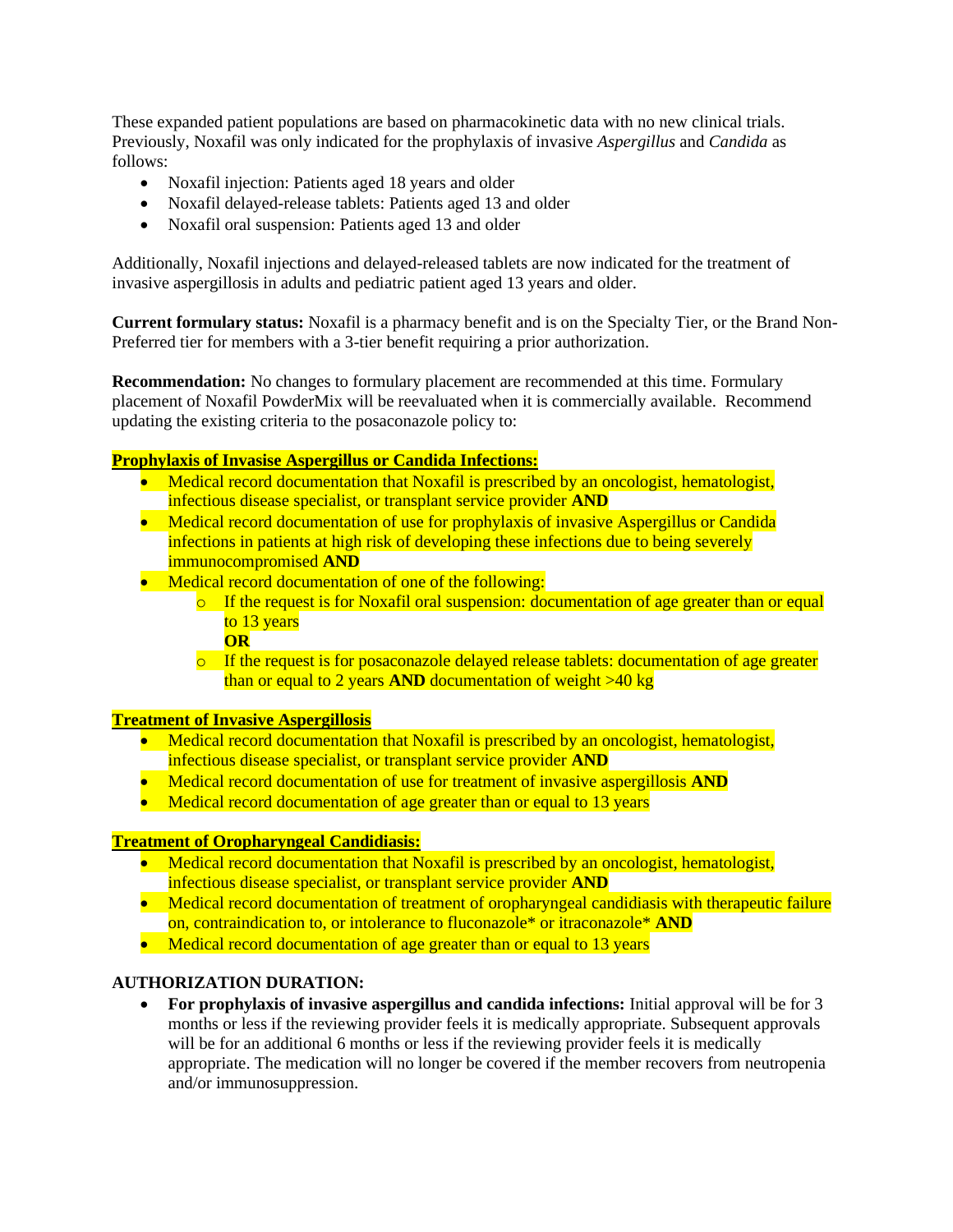- **For treatment of invasive aspergillus and candida infections:** 3 months or less if the reviewing provider feels it is medically appropriate
- **For oropharyngeal candidiasis:** One-time, 28 days authorization

**Discussion:** No comments or questions.

**Outcome:** The committee unanimously voted to accept the recommendations as presented. None were opposed.

Additional evidence of the criteria used to make this decision can be found in the drug review presented to the committee.

#### **COSENTYX (secukinumab)**

**Updated Indication:** Cosentyx is now FDA approved for the treatment of children aged 6 years and older with plaque psoriasis.

Previously this was indicated for the treatment of adult patients with plaque psoriasis.

**Current formulary status:** Cosentyx is a pharmacy benefit and is on the Specialty Tier, or the Brand Non-Preferred tier for members with a 3-tier benefit.

**Recommendation:** Recommend adding Cosentyx 75 mg/0.5 mL prefilled syringe to the Specialty Tier, or the Brand Non-Preferred tier for members with a 3-tier benefit. Recommend updating the existing age criteria to the Cosentyx policy:

## **For Plaque Psoriasis**

An exception for coverage of Cosentyx may be made for members who meet the following criteria:

- Medical record documentation that Cosentyx is prescribed by a dermatologist **AND**
- Medical record documentation of age greater than or equal to 6 years **AND**
- Medical record documentation of a diagnosis of moderate to severe plaque psoriasis characterized by greater than or equal to 5 % of body surface area involved or disease involving crucial body areas such as the hands, feet, face, or genitals **AND**
- Medical record documentation that Cosentyx is not being used concurrently with a tumor necrosis factor (TNF) blocker or other biologic agent **AND**
- Medical record documentation of therapeutic failure on, intolerance to, or contraindication to topical corticosteroids **AND** at least two to three months of systemic therapy (including but not limited to methotrexate and/or cyclosporine or phototherapy **OR** medical record documentation of therapeutic failure on or intolerance to prior biologic therapy

## **MEDISPAN AUTHORIZATION LEVEL:** NDC-11

## **QUANTITY LIMIT**

- **Initial Approval –** *Two authorizations must be entered.*
- o 75 mg every 4 weeks

1. In PA Hub: Add ST, PA, PE, OQL, and 1 mL per 28 days (max quantity 1, min/max day supply 28). Start date of this authorization is one-day after loading dose ends.

2. In Darwin: Add ST, PA, PE, OQL, enter 1 in max number of claims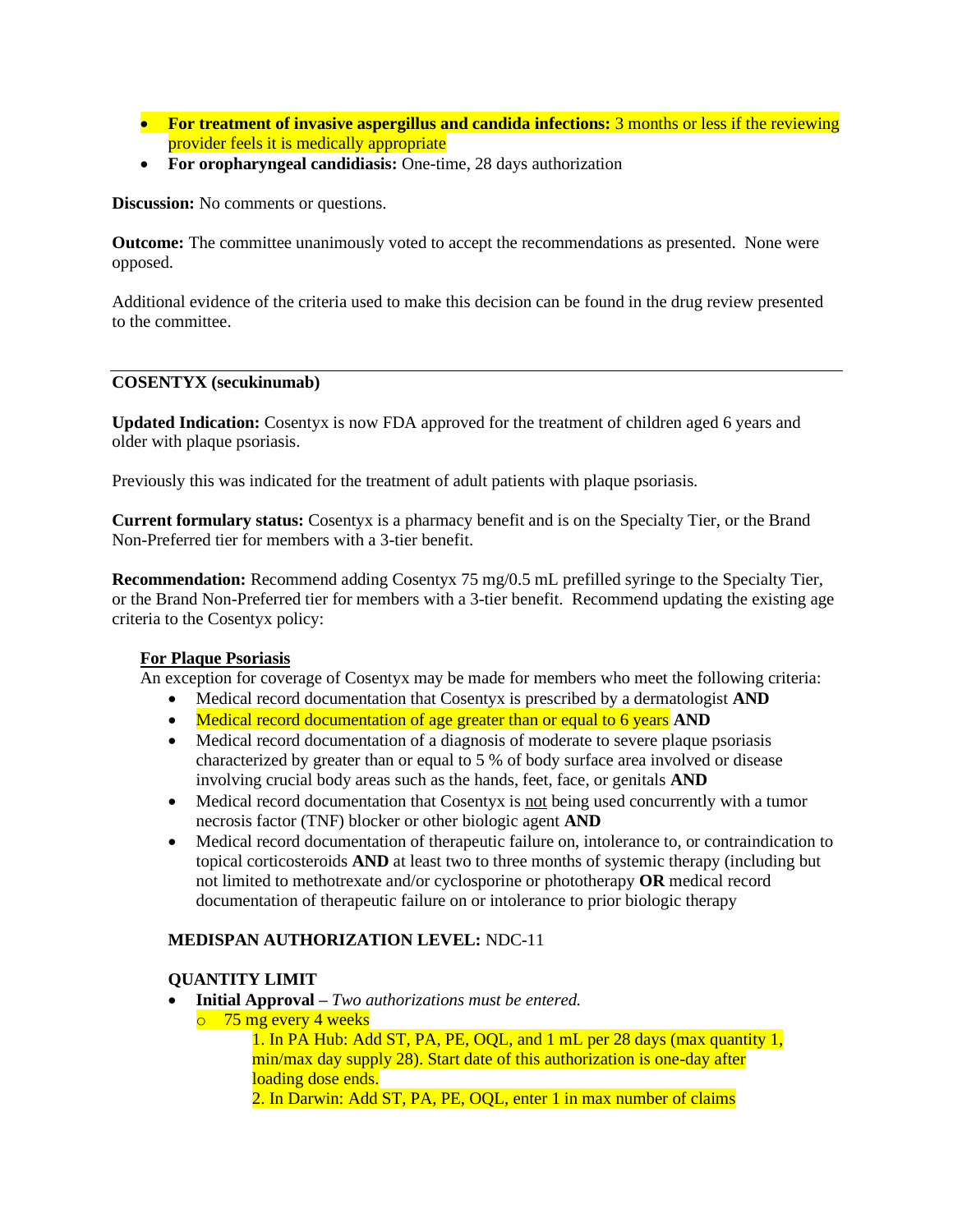authorized, and 2 mL per 28 days (max quantity 2, min/max day supply 28) with a duration of one-week.

- QL FOR LETTER: Loading dose: 2 mL per 28 days; Maintenance dose: 1 mL per 28 days
- o 150 mg every 4 weeks

1. In PA Hub: Add ST, PA, PE, OQL, and 2 mL per 56 days (max quantity 2, min/max day supply 56). Start date of this authorization is one-day after loading dose ends.

2. In Darwin: Add ST, PA, PE, OQL, enter 1 in max number of claims authorized, and 4 mL per 28 days (max quantity 4, min/max day supply 28) with a duration of one-week.

- QL FOR LETTER: Loading dose: 4 mL per 28 days; Maintenance dose: 2 mL per 56 days
- o 300 mg every 4 weeks
	- 1. In PA Hub: Add ST, PA, and PE. No QLs need to be entered within the authorization unless the requested quantity exceeds the QL. Start date of this authorization is one-day after loading dose ends.
	- 2. In Darwin: Add ST, PA, PE, OQL, enter 1 in max number of claims authorized, and 8 mL per 28 days (max quantity 8, min/max day supply 28) with a duration of one-week.
		- o QL FOR LETTER: Loading dose: 8 mL per 28 days; Maintenance dose: 2 mL per 28 days

• **Renewal** 

o 75 mg every 4 weeks – *QLs must be entered within the authorization.* 

1. In PA Hub: Add ST, PA, PE, OQL, and 1 mL per 28 days (max quantity 1, min/max day supply 28.

• **QL FOR LETTER:** 1 mL per 28 days

- o 150 mg every 4 weeks *QLs must be entered within the authorization.* 
	- 1. In PA Hub: Add ST, PA, PE, OQL, and 2 mL per 56 days (max quantity 2, min/max day supply 56.
		- QL FOR LETTER: 2 mL per 56 days
- o 300 mg every 4 weeks *NO QLs need to be entered within the authorization unless the requested quantity exceeds the QL.* 
	- 1. In PA Hub: Add ST, PA, and PE.
		- QL FOR LETTER: 2 mL per 28 days

**AUTHORIZATION DURATION:** Approval will be given for an initial duration of six (6) months. For continuation of coverage, medical record documentation of clinical improvement or lack of progression in the signs and symptoms of plaque psoriasis on six (6) months of Cosentyx therapy is required.

After the initial six (6) month approval, subsequent approvals will be for a duration of one (1) year, requiring medical record documentation of continued or sustained improvement in signs and symptoms of plaque psoriasis while on Cosentyx therapy.

**Discussion:** No comments or questions.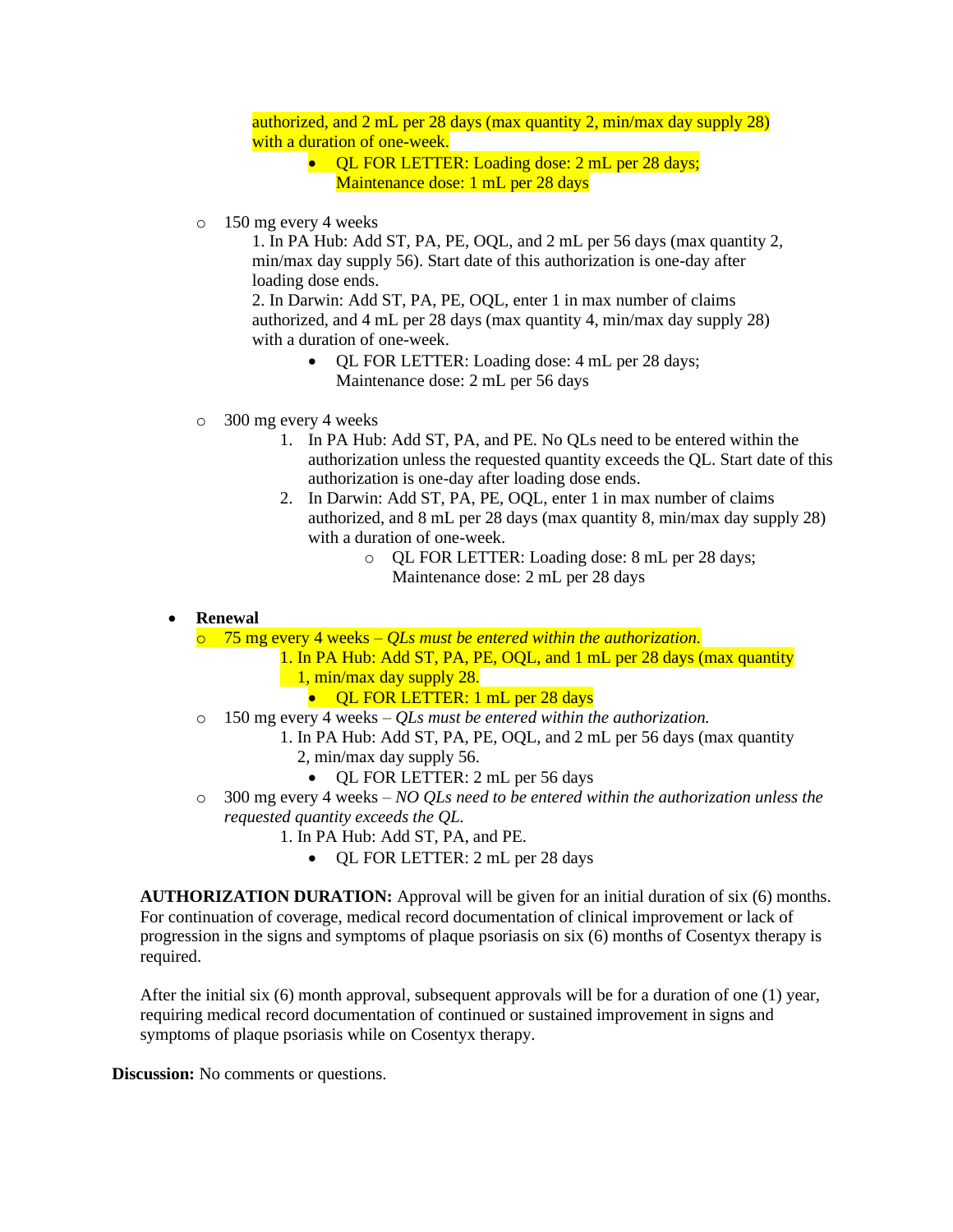**Outcome:** The committee unanimously voted to accept the recommendations as presented. None were opposed.

Additional evidence of the criteria used to make this decision can be found in the drug review presented to the committee.

# **TASIGNA (nilotinib)**

**Updated Indication:** Tasigna is now indicated for the treatment of pediatric patients greater than or equal to 1 year of age with chronic phase AND accelerated phase Philadelphia chromosome positive chronic myeloid leukemia (Ph+ CML) with resistance or intolerance to prior tyrosine-kinase inhibitor (TKI) therapy. Previously Tasigna was only indicated in chronic phase Ph+ CML in the pediatric population.

Other indications which remain unchanged are for adult and pediatric patients greater than or equal to 1 year of age with newly diagnosed Ph+ CML in chronic phase and for adult patients with chronic phase and accelerated phase Ph+ CML resistant or intolerant to prior therapy that included imatinib.

**Current formulary status:** Oral Oncology Brand NP tier (\$0 Copay), requires a prior authorization

**Recommendation:** No changes are recommended for the formulary placement, authorization duration, or quantity limits for Tasigna. The following changes are recommended to Commercial Policy 174.0 to incorporate the new indication:

- Medical record documentation that Tasigna is prescribed by a hematologist or oncologist **AND**
- Medical record documentation of the use of Tasigna to treat newly diagnosed (not previously treated) chronic phase Philadelphia chromosome-positive chronic myelogenous leukemia (Ph+ CML) in adult or pediatric patients greater than or equal to 1 year of age **OR**
- Medical record documentation of the use of Tasigna to treat chronic or accelerated phase Ph+ CML in adult patients with resistance to prior therapy including Gleevec (imatinib) **OR**
- Medical record documentation of the use of Tasigna to treat chronic or accelerated phase Philadelphia chromosome-positive chronic myelogenous leukemia (Ph+ CML) in pediatric patients greater than or equal to 1 year of age with resistance or intolerance to prior tyrosinekinase inhibitor therapy

# **MEDISPAN AUTHORIZATION LEVEL:** GPI-12

**QUANTITY LIMIT:** *No QLs need to be entered within the authorization unless the requested quantity exceeds the QL.*

- QL FOR LETTER ONLY:
	- o 50 mg capsule: 4 capsules per day, 30 day supply per fill
	- o 150 mg and 200 mg capsule: 4 capsules per day, 28 day supply per fill

**Discussion:** No comments or questions.

**Outcome:** The committee unanimously voted to accept the recommendations as presented. None were opposed.

Additional evidence of the criteria used to make this decision can be found in the drug review presented to the committee.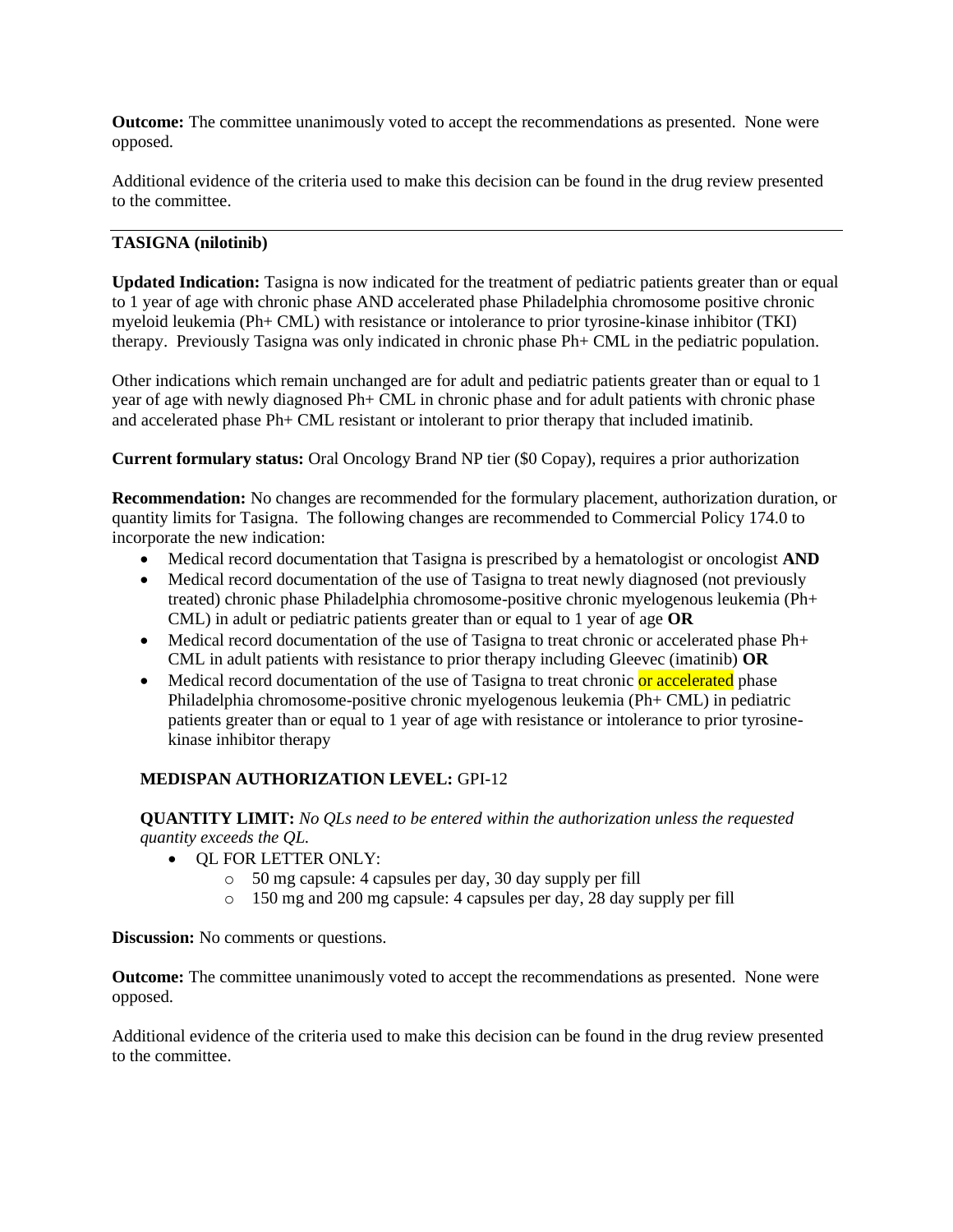# **TECARTUS (brexucabtagene autoleucel)**

**Updated Indication:** Tecartus is now indicated for the treatment of adult patients with relapsed or refractory B-cell precursor acute lymphoblastic leukemia (ALL).

Previously, Tecartus was only indicated (under the accelerated approval process) for the treatment of adult patients with relapsed or refractory mantle cell lymphoma (MCL).

**Current formulary status:** Tecartus is a medical benefit requiring prior authorization.

**Recommendation:** No changes are recommended to the formulary placement of Tecartus at this time. For all lines of business, it is recommended that the criteria of MBP 224.0 Tecartus (brexucabtagene autoleucel) are updated to account for the new indication as outlined below:

## **Mantle Cell Lymphoma (MCL)**

- Medical record documentation that Tecartus is prescribed by a hematologist/oncologist **AND**
- Medical record documentation of age greater than or equal to 18 years **AND**
- Medical record documentation of a diagnosis of relapsed or refractory mantle cell lymphoma (MCL)

# **Acute Lymphoblastic Leukemia (ALL)**

- Medical record documentation that Tecartus is prescribed by a hematologist/oncologist **AND**
- Medical record documentation of age greater than or equal to 18 years **AND**
- Medical record documentation of a diagnosis of relapsed or refractory B-cell precursor acute lymphoblastic leukemia (ALL)

**AUTHORIZATION DURATION:** One-time authorization for one administration of Tecartus

**Discussion:** No comments or questions.

**Outcome:** The committee unanimously voted to accept the recommendations as presented. None were opposed.

Additional evidence of the criteria used to make this decision can be found in the drug review presented to the committee.

## **TRIKAFTA (elexacaftor, tezacaftor, and ivacaftor tablets; ivacaftor tablets)**

**Updated Indication:** Trikafta is indicated for the treatment of cystic fibrosis (CF) in patients aged 6 years and older who have at least one *F508del* mutation in the *CFTR* gene or a mutation in the *CFTR* gene that is responsive based on *in vitro* data. If the patient's genotype is unknown, an FDA-cleared CF mutation test should be used to confirm the presence of at least one *F508del* mutation or a mutation that is responsive based on *in vitro* data.

*Previously, Trikafta was indicated for the treatment of CF in patients aged 12 years and older.* 

NOTE: In December 2020, the indication for Trikafta was updated to the treatment of CF in patients aged 12 years and older who have at least one F508del mutation in the CFTR gene **or** a mutation in the CFTR gene that is responsive based on in vitro data. Initially, it was only indicated for patients who have at least one *F508del* mutation in the *CFTR* gene. This updated indication was not presented at P&T.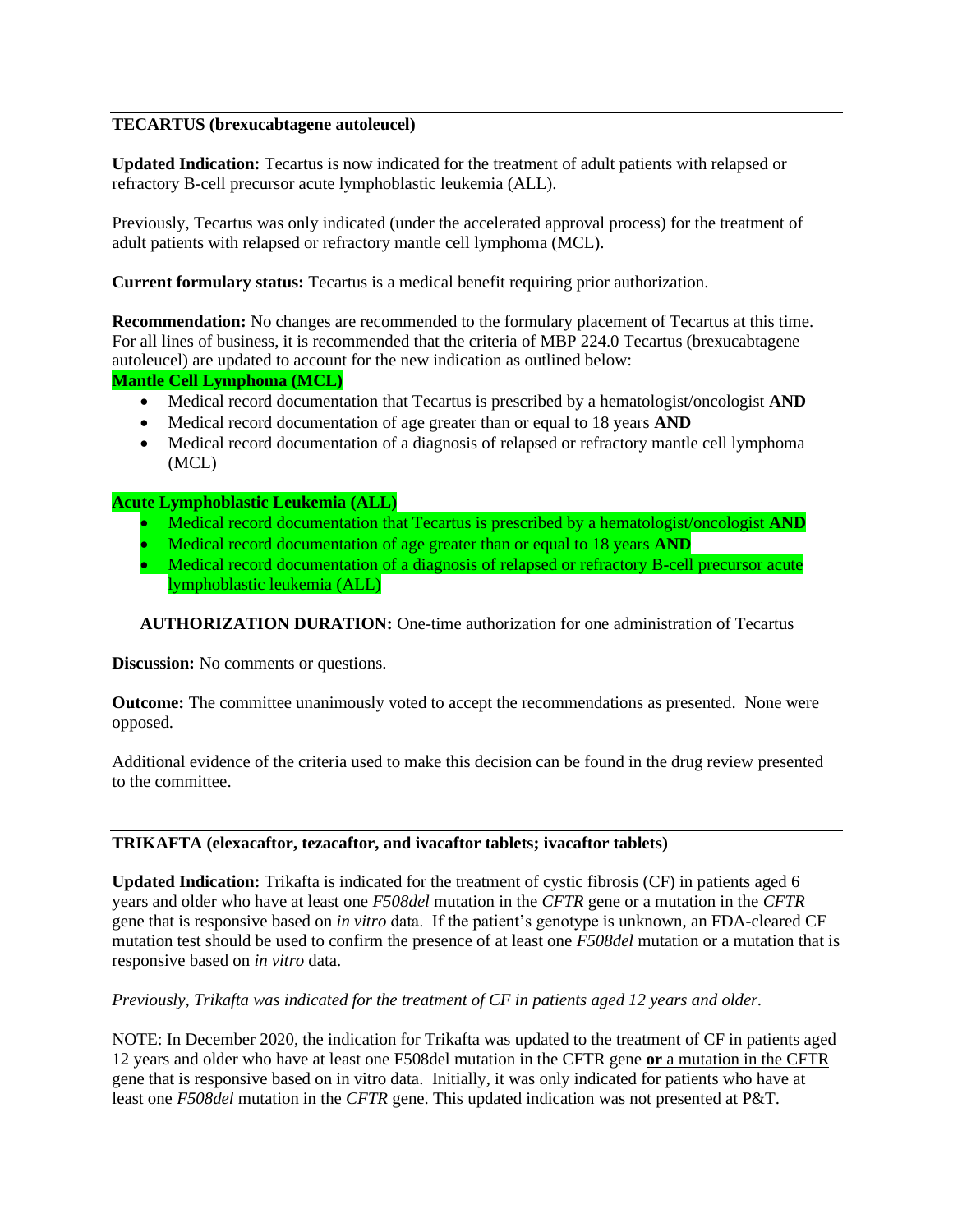**Current formulary status:** Trikafta is a pharmacy benefit available at the Specialty tier or Brand Non-Preferred tier for members with a three tier benefit. Trikafta requires a prior authorization.

**Recommendation:** There are no changes to formulary status, quantity limits, or authorization duration at this time. However, it is recommended to update the prior authorization criteria to the following.

- Medical record documentation of age greater than or equal to 6 years **AND**
- Medical record documentation of a diagnosis of cystic fibrosis **AND**
- Medical record documentation that the medication is prescribed by, or in consultation with, a pulmonologist or a physician who specializes in the treatment of cystic fibrosis **AND**
- Medical record documentation of one of the following, as detected by an FDA cleared cystic fibrosis mutation test:
	- o Medical record documentation that the patient has at least one F508del mutation in the cystic fibrosis transmembrane conductance regulator (CFTR) gene **OR**
	- o Medical record documentation that the patient has a mutation in the cystic fibrosis transmembrane conductance regulator (CFTR) gene that is responsive based on *in vitro*  data per product labeling

| 3141 del 9                                                                                                                     | <b>E822K</b>              | G1069R              | L967S                            | RII7L         | <b>S912L</b>         |  |  |
|--------------------------------------------------------------------------------------------------------------------------------|---------------------------|---------------------|----------------------------------|---------------|----------------------|--|--|
| 546insCTA                                                                                                                      | F191V                     | <b>G1244E</b>       | <b>L997F</b>                     | RII7P         | S945L                |  |  |
| A46D                                                                                                                           | F311del                   | <b>G1249R</b>       | L1077P                           | <b>R170H</b>  | <b>S977F</b>         |  |  |
| A120T                                                                                                                          | <b>F311L</b>              | G1349D              | L1324P                           | <b>R258G</b>  | <i><b>S1159F</b></i> |  |  |
| A234D                                                                                                                          | <b>F508C</b>              | <b>H139R</b>        | L1335P                           | R334L         | <b>S1159P</b>        |  |  |
| A349V                                                                                                                          | F508C;S1251N <sup>+</sup> | <b>H199Y</b>        | L1480P                           | R334O         | <b>S1251N</b>        |  |  |
| A455E                                                                                                                          | F508del*                  | <b>H939R</b>        | M152V                            | <b>R347H</b>  | <b>S1255P</b>        |  |  |
| A554E                                                                                                                          | <b>F575Y</b>              | H1054D              | M265R                            | R347L         | <b>T338I</b>         |  |  |
| A1006E                                                                                                                         | <b>F1016S</b>             | <b>H1085P</b>       | <b>M9521</b>                     | R347P         | <b>T1036N</b>        |  |  |
| A1067T                                                                                                                         | F1052V                    | H1085R              | <b>M952T</b>                     | R352O         | <b>T1053I</b>        |  |  |
| <b>D110E</b>                                                                                                                   | <b>F1074L</b>             | <b>H1375P</b>       | <b>M1101K</b>                    | <b>R352W</b>  | V20IM                |  |  |
| <b>D110H</b>                                                                                                                   | <b>F1099L</b>             | <b>H48T</b>         | P5L                              | R553O         | V232D                |  |  |
| <b>D192G</b>                                                                                                                   | G27R                      | II75V               | <b>P67L</b>                      | <b>R668C</b>  | V456A                |  |  |
| D443Y                                                                                                                          | G85E                      | <b>I336K</b>        | <b>P205S</b>                     | R751L         | V456F                |  |  |
| D443Y; G576A; R668C <sup>†</sup>                                                                                               | GI26D                     | <b>I502T</b>        | <b>P574H</b>                     | <b>R792G</b>  | <i>V562I</i>         |  |  |
| <b>D579G</b>                                                                                                                   | <b>G178E</b>              | <b>I601F</b>        | <b>O98R</b>                      | <b>R933G</b>  | V754M                |  |  |
| <b>D614G</b>                                                                                                                   | <b>G178R</b>              | <i><b>I618T</b></i> | O237E                            | <b>R1066H</b> | <b>V1153E</b>        |  |  |
| <b>D836Y</b>                                                                                                                   | GI94R                     | <b>I807M</b>        | O <sub>237H</sub>                | <i>R1070O</i> | V1240G               |  |  |
| D924N                                                                                                                          | GI94V                     | <b>I980K</b>        | O359R                            | <b>R1070W</b> | V1293G               |  |  |
| <b>D979V</b>                                                                                                                   | G314E                     | II027T              | O1291R                           | R1162L        | <b>W361R</b>         |  |  |
| <b>D1152H</b>                                                                                                                  | G463V                     | II139V              | R31L                             | R1283M        | W1098C               |  |  |
| <b>D1270N</b>                                                                                                                  | G480C                     | <b>I1269N</b>       | <b>R74O</b>                      | <b>R1283S</b> | <b>W1282R</b>        |  |  |
| E56K                                                                                                                           | G551D                     | <b>II366N</b>       | R74W                             | S13F          | <b>Y109N</b>         |  |  |
| <b>E60K</b>                                                                                                                    | G55IS                     | <b>K1060T</b>       | R74W:D1270N <sup>+</sup>         | <b>S341P</b>  | Y161D                |  |  |
| <b>E92K</b>                                                                                                                    | G576A                     | L15P                | $R74W;V20IM^{\dagger}$           | <b>S364P</b>  | <i>Y161S</i>         |  |  |
| <b>E116K</b>                                                                                                                   | G576A;R668C <sup>+</sup>  | L165S               | R74W; V201M; D1270N <sup>†</sup> | <b>S492F</b>  | Y563N                |  |  |
| <b>E193K</b>                                                                                                                   | G622D                     | L206W               | <b>R75O</b>                      | <b>S549N</b>  | Y1014C               |  |  |
| E403D                                                                                                                          | <b>G628R</b>              | L320V               | <b>R117C</b>                     | <b>S549R</b>  | Y1032C               |  |  |
| <b>E474K</b>                                                                                                                   | <b>G970D</b>              | L346P               | <i>R117G</i>                     | <b>S589N</b>  |                      |  |  |
| E588V                                                                                                                          | G1061R                    | L453S               | RII7H                            | <b>S737F</b>  |                      |  |  |
| * F508del is a responsive CFTR mutation based on both clinical and <i>in vitro</i> data [see Clinical Studies (14)].           |                           |                     |                                  |               |                      |  |  |
| $\dagger$ Complex/compound mutations where a single allele of the CFTR gene has multiple mutations; these exist independent of |                           |                     |                                  |               |                      |  |  |
| the presence of mutations on the other allele.                                                                                 |                           |                     |                                  |               |                      |  |  |

Note to reviewer: List of CFTR mutations that is responsive to Trikafta

**Discussion:** No comments or questions.

**Outcome:** The committee unanimously voted to accept the recommendations as presented. None were opposed.

Additional evidence of the criteria used to make this decision can be found in the drug review presented to the committee.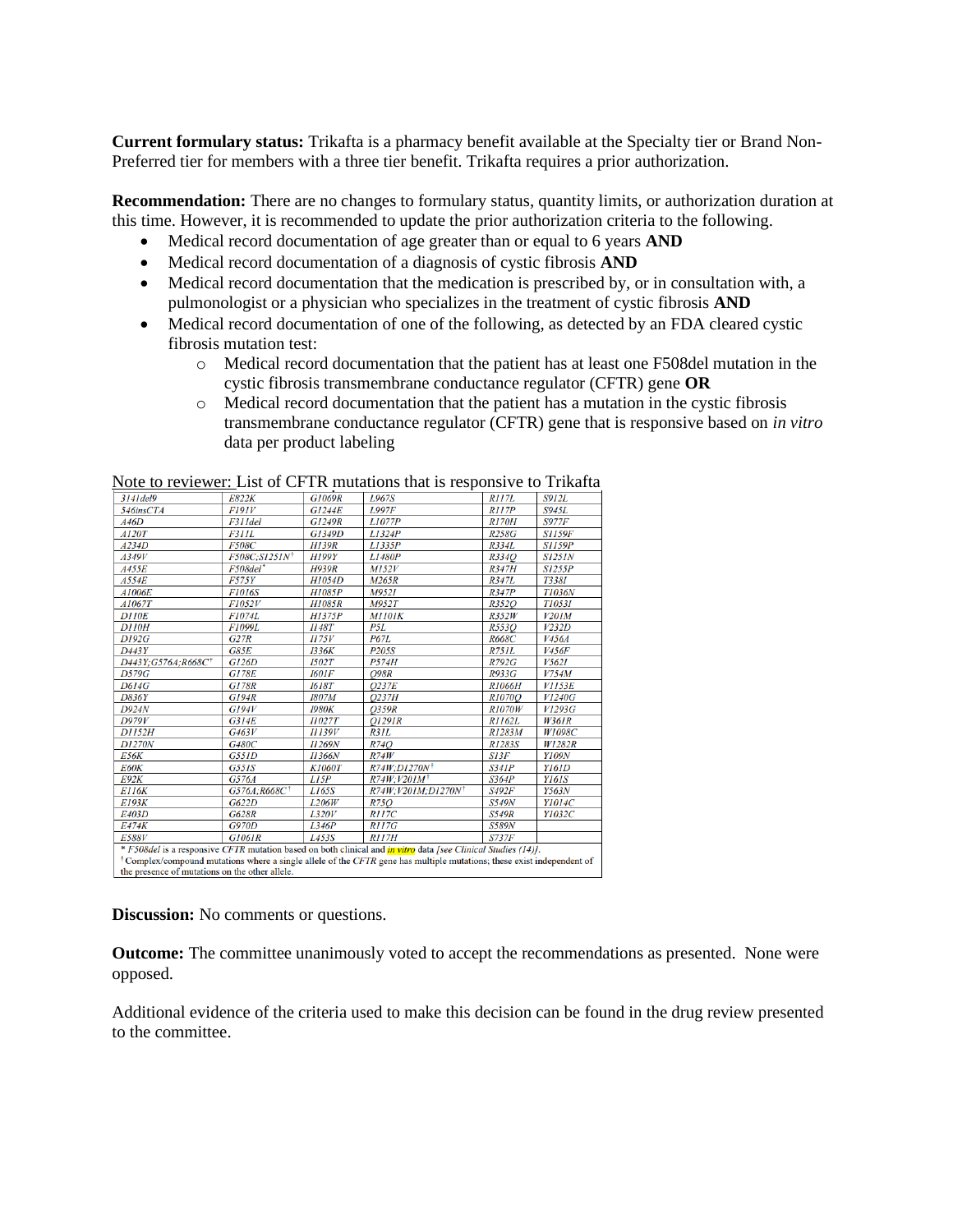# **BRUKINSA (zanubrutinib)**

**Updated Indication:** Brukinsa is a kinase inhibitor now indicated for the treatment of adult patients with:

- Waldenström's macroglobulinemia AND
- Relapsed or refractory marginal zone lymphoma (MZL) who have received at least one anti-CD20-based regimen.

Brukinsa is also indicated for the treatment of mantle cell lymphoma.

**Current formulary status:** Oral Oncology Brand NP tier (\$0 Copay), requires a PA

**Recommendation:** There are no changes recommended for the formulary placement, authorization duration, or quantity limits for Brukinsa. The following changes are recommended to Commercial Policy 608.0 to incorporate the new indications:

# **Waldenström's macroglobulinemia**

- Medical record documentation of age greater than or equal to 18 years AND
- Medical record documentation that Brukinsa is prescribed by a hematologist or oncologist AND
- Medical record documentation of a diagnosis of Waldenström's macroglobulinemia

# **Marginal Zone Lymphoma (MZL)**

- Medical record documentation of age greater than or equal to 18 years AND
- Medical record documentation that Brukinsa is prescribed by a hematologist or oncologist AND
- Medical record documentation of a diagnosis of relapsed or refractory marginal zone lymphoma (MZL) AND
- Medical record documentation of therapeutic failure on or intolerance to one prior anti-CD20based regimen.

**Discussion:** No comments or questions.

**Outcome:** The committee unanimously voted to accept the recommendations as presented. None were opposed.

Additional evidence of the criteria used to make this decision can be found in the drug review presented to the committee.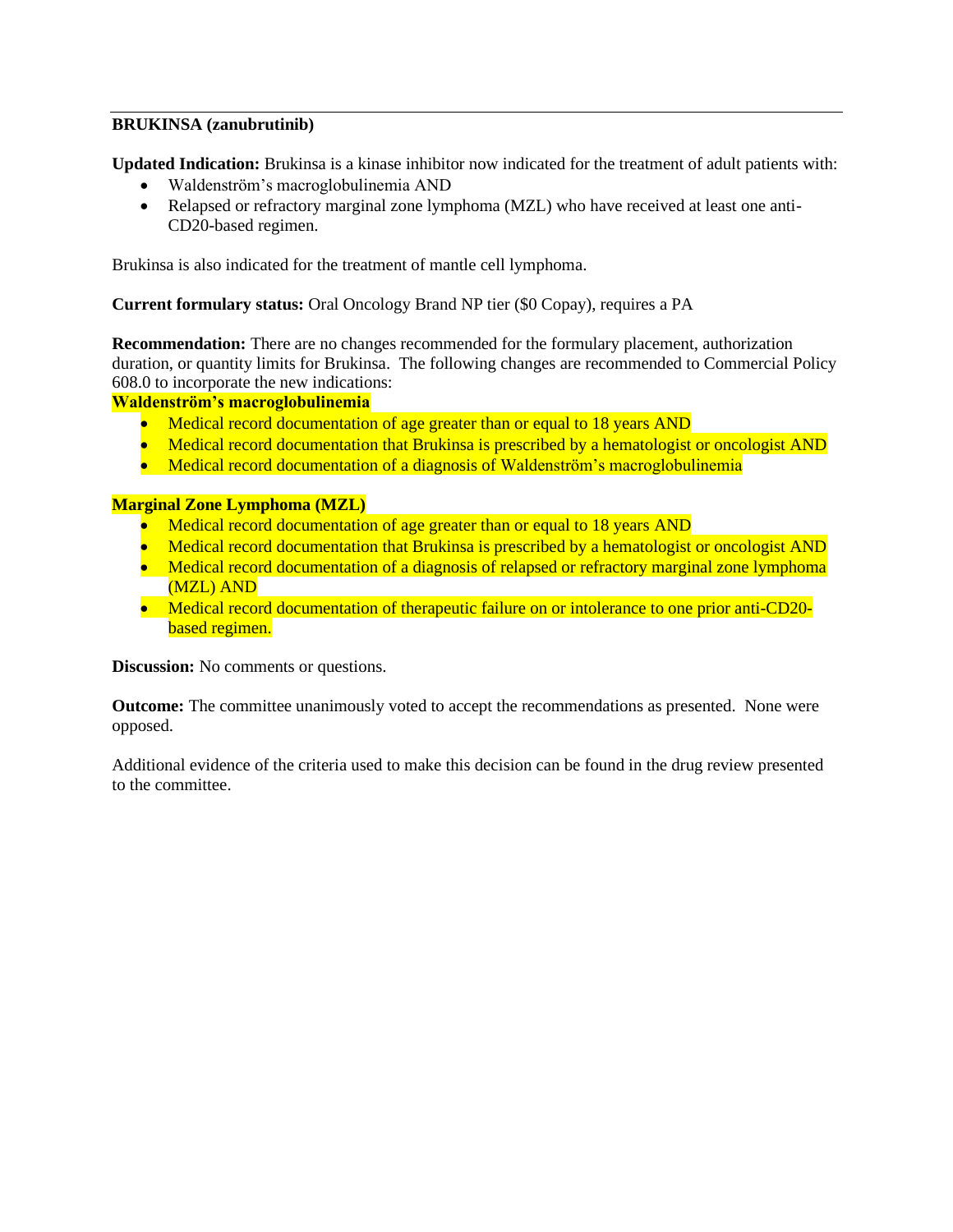# **UPDATES**

# **AMYLOIDOSIS CENTER OF EXCELLENCE DRUG POLICY UPDATE**

**Background:** Medications for the treatment of amyloidosis:

- Onpattro treatment of the polyneuropathy of hereditary transthyretin-mediated amyloidosis in adults
- Tegsedi treatment of the polyneuropathy of hereditary transthyretin-mediated amyloidosis in adults
- Vyndamax/Vyndaqel treatment of the cardiomyopathy of wild type or hereditary-mediated amyloidosis (ATTR-CM) in adults to reduce cardiovascular mortality and cardiovascular-related hospitalization

A Center of Excellence (COE) model for the treatment of amyloidosis has been developed and approved in coordination with this committee and the GHP Credentialing Committee. Member benefit documents have been updated to reflect that members must be seen at a COE.

**Recommendation:** It is recommended that the following criteria is added to the above referenced drug policies:

• Medical record documentation that member has been evaluated and treated by a contracted Center of Excellence in amyloidosis management

**NOTE:** Center of Excellence (COE) requirements do not apply to strategic partner TPA plans (i.e., Northern Light Health).

**Discussion:** Keith asked how we would handle members currently on therapy. All current utilization is in the Medicare Part D LOB where this does not apply. No additional comments or questions.

**Outcome:** The committee unanimously voted to accept the recommendations as presented. None were opposed.

Additional evidence of the criteria used to make this decision can be found in the drug review presented to the committee.

# **PCSK9 INHIBITOR UPDATE**

**Background:** We were contacted by a family physician, Dr. Paul Tayoun, that had a concern regarding our PCSK-9 inhibitor policies. He mentioned that the PCSK-9 inhibitor class will no longer need to be written by a cardiologist for Medicaid plans starting January 1, 2022. He requested for us to consider this change for Commercial and Medicare plans as well. He said several of his Cardiology colleges in the Hazelton and Wilkes-Barre area believe that primary care physicians should be managing patient's cholesterol. There is a small number of general cardiologists in the area, which can delay treatment for high-risk patients. He mentioned his patients also incur additional expenses in co-payments, missed work, and additional driving expenses.

We discussed this at a pharmacist meeting and we decided to move forward with this change. Since the PCSK-9 inhibitors are also indicated for primary hyperlipidemia, it would be appropriate to allow primary care to prescribe these medications, because they will most likely be the ones to identify and diagnosis primary hyperlipidemia. We also do not want to delay care for members that cannot been seen within a reasonable timeframe by cardiology.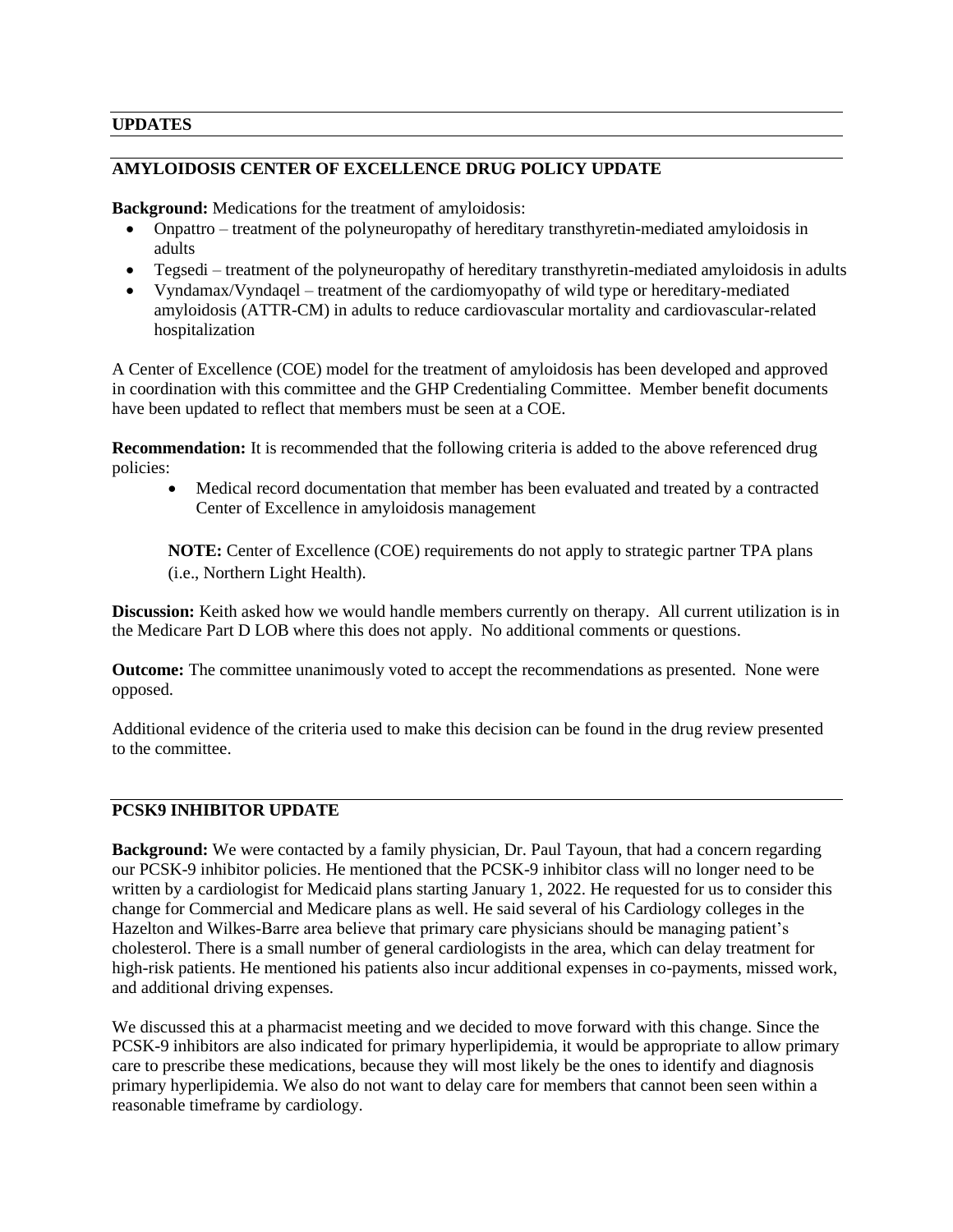**Recommendation:** The following changes are recommended:

- Praluent (policy 392.0)
	- o Removal of "…Medical record documentation that Praluent is prescribed by a cardiologist or lipidologist AND…"
- Repatha (policy 393.0)
	- o Removal of "...Medical record documentation that Repatha is prescribed by a cardiologist or lipidologist AND…"

**Discussion:** No comments or questions.

**Outcome:** The committee unanimously voted to accept the recommendations as presented. None were opposed.

Additional evidence of the criteria used to make this decision can be found in the drug review presented to the committee.

# **SITE OF CARE POLICY UPDATE**

**Background:** On October 1st, 2019 Geisinger Health Plan (GHP) implemented a new site of care program for infliximab products and intravenous/subcutaneous immune globulin products, which direct members to the most cost-effective, yet clinically appropriate location to receive drug infusions under the medical benefit. The site of care program is administered as part of the existing prior authorization program which requires clinical approval of the medication as well as approval at hospital based outpatient facilities via the following prior authorization criteria. Since that time, additional drugs have been added to the site of care program in phases.

On December 15, 2021 GHP will implement Phase 9 drugs (Amondys 45, Radicava, Exondys 51, Vyondys 53, Viltepso) to the site of care program, The current Site of Care Policy (MBP 181.0) will apply in addition to the drugs' respective existing clinical prior authorization program.

**Recommendation:** It is recommended that the following changes (highlighted in green) be made to MBP 181.0 so that this policy may apply to the Phase 9 drugs (Amondys 45, Radicava, Exondys 51, Vyondys 53, Viltepso). No changes are recommended to the criteria for self-injected drugs.

To provide a policy of coverage regarding the use of hospital based outpatient facilities as a site of care for drugs that require administration via intravenous infusion or injection. This policy applies to these medications:

- 1. Abatacept (Orencia IV)
- 2. Agalsidase Beta (Fabrazyme)
- 3. Alglucosidase Alfa (Lumizyme)
- 4. Alpha<sub>1</sub>-Proteinase Inhibitor [Human] products
- 5. Belimumab (Benlysta IV)
- 6. Benralizumab (Fasenra)
- 7. C1 esterase Inhibitor [Human] (Cinryze)
- 8. Casimersen (Amondys 45)
- 9. Canakinumab (Ilaris)
- 10. Certolizumab (Cimzia)
- 11. Denosumab (Prolia, Xgeva)
- 12. Edaravone (Radicava)
- 13. Eptinezumab (Vyepti)
- 14. Eteplirsen (Exondys 51)
- 15. Galsulfase (Naglazyme)
- 16. Golodirsen (Vyondys 53)
- 17. Golimumab (Simponi Aria)
- 18. Immune Globulin (IVIG)
- 19. Imiglucerase (Cerezyme)
- 20. Infliximab & infliximab biosimilar products
- 21. Laronidase (Aldurazyme)
- 22. Mepolizumab (Nucala)
- 23. Omalizumab (Xolair)
- 24. Tildrakizumab (Ilumya)
- 25. Tocilizumab (Actemra IV)
- 26. Ustekinumab (Stelara)
- 27. Vedolizumab (Entyvio)
- 28. Viltolarsen (Viltepso)